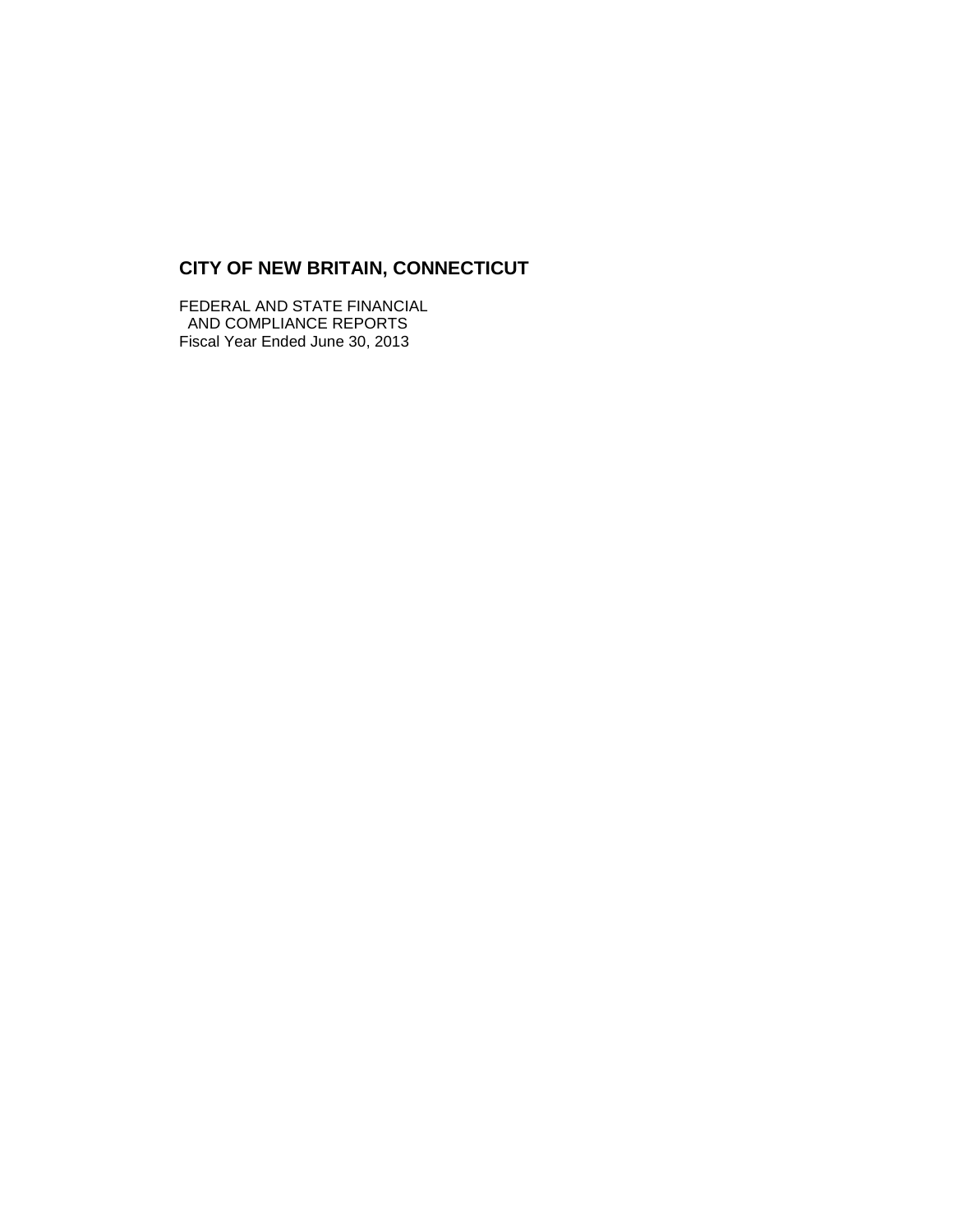# **FEDERAL AND STATE FINANCIAL AND COMPLIANCE REPORTS**

#### **TABLE OF CONTENTS**

# **REPORT REQUIRED BY THE FEDERAL SINGLE AUDIT ACT AND OMB CIRCULAR A-133**

| Report on Compliance for Each Major Federal Program; Report on Internal Control |          |
|---------------------------------------------------------------------------------|----------|
| Over Compliance; and Report on Schedule of Expenditures of Federal Awards       |          |
|                                                                                 | 1-2      |
|                                                                                 | $3-6$    |
|                                                                                 |          |
|                                                                                 | $8 - 13$ |
|                                                                                 | 14       |

#### **REPORT REQUIRED BY GOVERNMENT AUDITING STANDARDS**

| Report on Internal Control Over Financial Reporting and on Compliance and Other |       |
|---------------------------------------------------------------------------------|-------|
| Matters Based on an Audit of Financial Statements Performed in Accordance with  |       |
|                                                                                 | 15-16 |

# **REPORT REQUIRED BY THE CONNECTICUT STATE SINGLE AUDIT ACT**

| Report on Compliance for Each Major Sate Program; Report on Internal Control Over |           |
|-----------------------------------------------------------------------------------|-----------|
| Compliance; and Report on Schedule of Expenditures of State Financial Assistance  |           |
|                                                                                   | $17 - 18$ |
|                                                                                   | 19-21     |
|                                                                                   | -22       |
| Schedule of State Single Audit Compliance Findings and Questioned Costs           | $23 - 24$ |
|                                                                                   | 25        |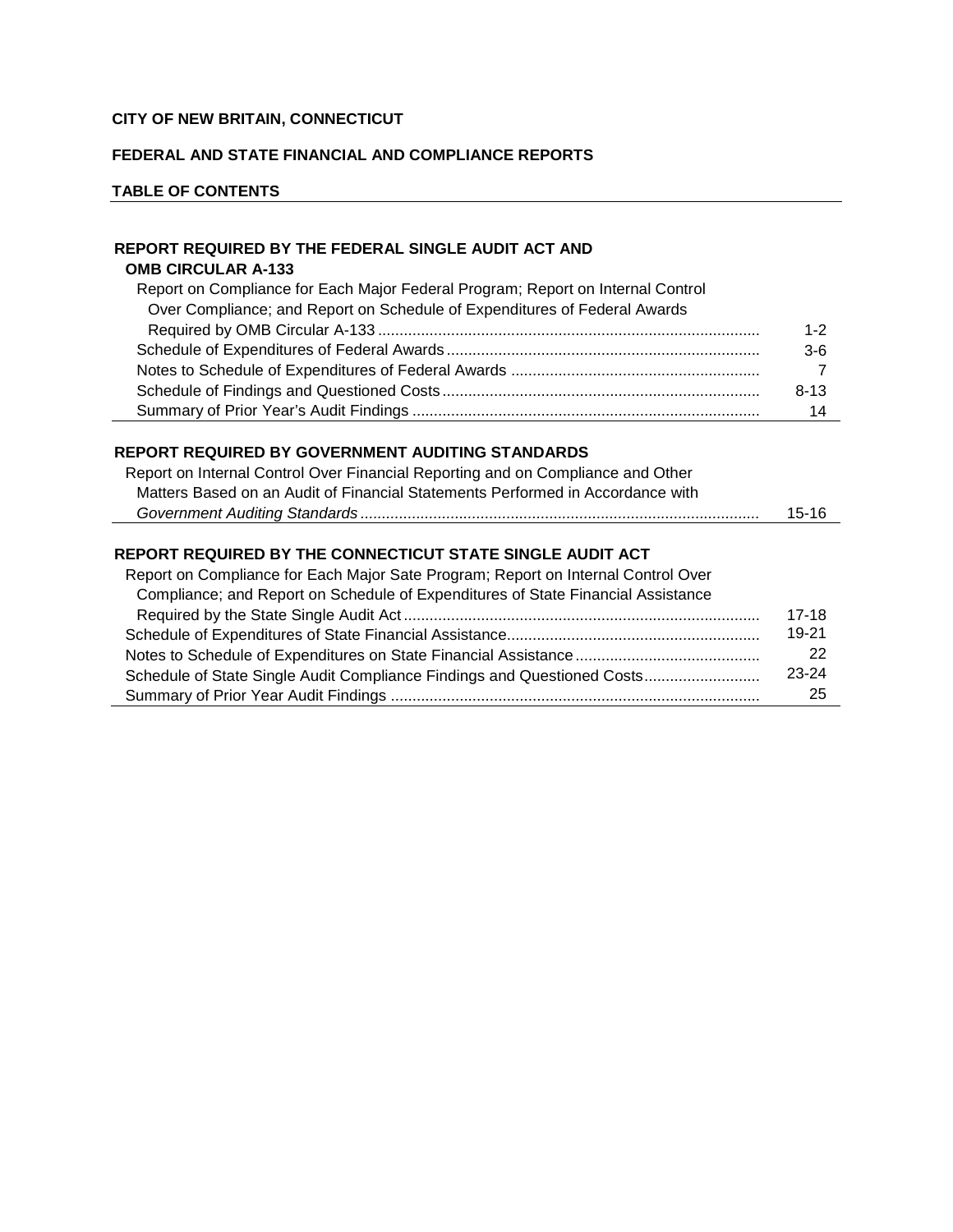

#### **REPORT ON COMPLIANCE FOR EACH MAJOR FEDERAL PROGRAM; REPORT ON INTERNAL CONTROL OVER COMPLIANCE; AND REPORT ON SCHEDULE OF EXPENDITURES OF FEDERAL AWARDS REQUIRED BY OMB CIRCULAR A-133**

#### **INDEPENDENT AUDITOR'S REPORT**

To the Honorable Mayor and Members of the Common Council of the City of New Britain City of New Britain, Connecticut

#### **Report on Compliance for Each Major Federal Program**

We have audited the City of New Britain, Connecticut's (the "City") compliance with the types of compliance requirements described in the *OMB Circular A-133 Compliance Supplement* that could have a direct and material effect on each of the City's major federal programs for the year ended June 30, 2013. The City's major federal programs are identified in the summary of auditor's results section of the accompanying schedule of findings and questioned costs.

#### **Management's Responsibility**

Management is responsible for compliance with the requirements of laws, regulations, contracts, and grants applicable to its federal programs.

#### **Auditor's Responsibility**

Our responsibility is to express an opinion on compliance for each of the City's major federal programs based on our audit of the types of compliance requirements referred to above. We conducted our audit of compliance in accordance with auditing standards generally accepted in the United States of America; the standards applicable to financial audits contained in *Government Auditing Standards*, issued by the Comptroller General of the United States; and OMB Circular A-133, *Audits of States, Local Governments, and Non-Profit Organizations.* Those standards and OMB Circular A-133 require that we plan and perform the audit to obtain reasonable assurance about whether noncompliance with the types of compliance requirements referred to above that could have a direct and material effect on a major federal program occurred. An audit includes examining, on a test basis, evidence about the City's compliance with those requirements and performing such other procedures as we considered necessary in the circumstances.

We believe that our audit provides a reasonable basis for our opinion on compliance for each major federal program. However, our audit does not provide a legal determination of the City's compliance.

#### **Opinion on Each Major Federal Program**

In our opinion, the City complied, in all material respects, with the types of compliance requirements referred to above that could have a direct and material effect on each of its major federal programs for the year ended June 30, 2013.

#### **Report on Internal Control over Compliance**

Management of the City is responsible for establishing and maintaining effective internal control over compliance with the types of compliance requirements referred to above. In planning and performing our audit of compliance, we considered the City's internal control over compliance with the types of requirements that could have a direct and material effect on each major federal program to determine the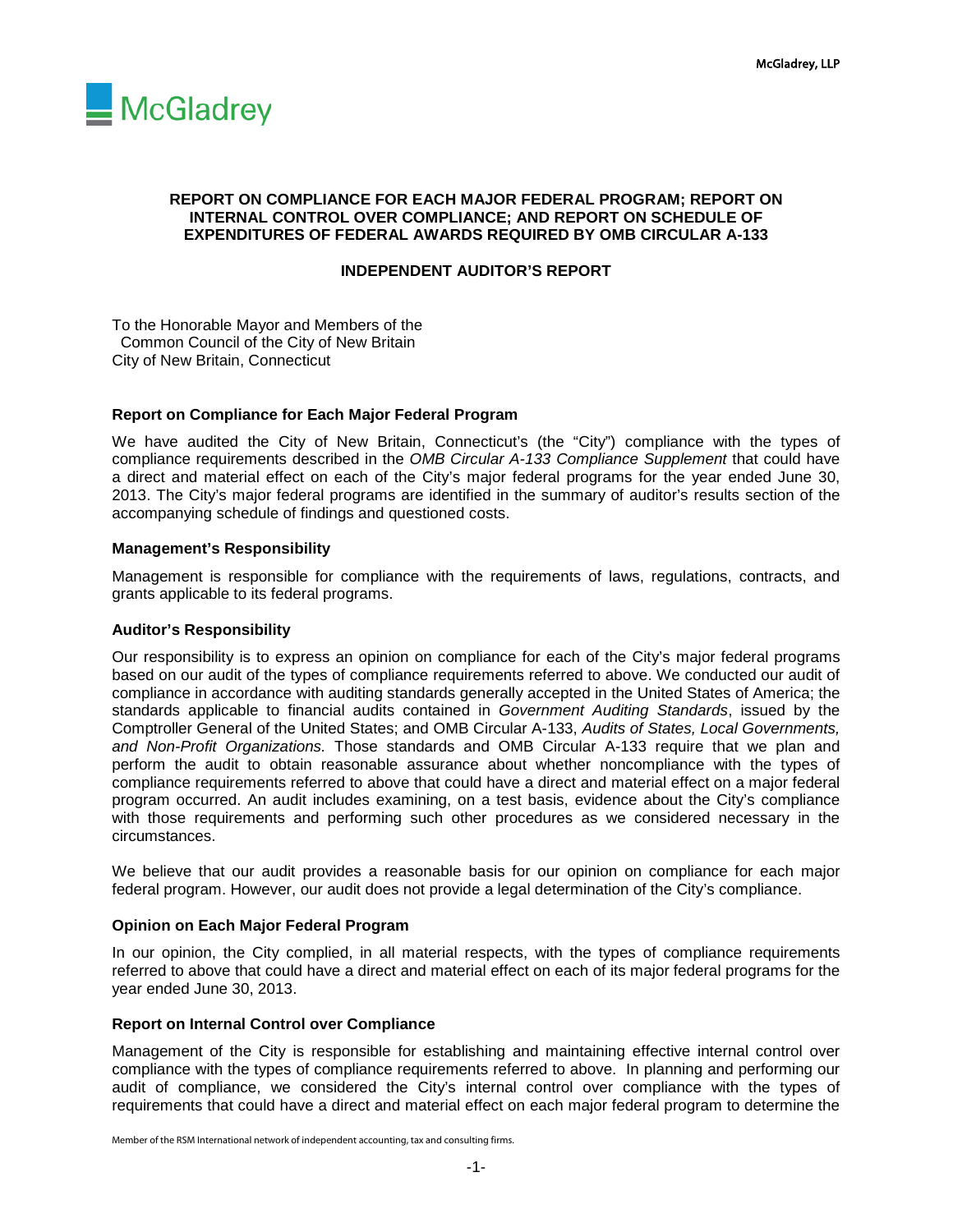auditing procedures that are appropriate in the circumstances for the purpose of expressing an opinion on compliance for each major federal program and to test and report on internal control over compliance in accordance with OMB Circular A-133, but not for the purpose of expressing an opinion on the effectiveness of internal control over compliance. Accordingly, we do not express an opinion on the effectiveness of the City's internal control over compliance.

A *deficiency in internal control over compliance* exists when the design or operation of a control over compliance does not allow management or employees, in the normal course of performing their assigned functions, to prevent, or detect and correct, noncompliance with a type of compliance requirement of a federal program on a timely basis. A *material weakness in internal control over compliance* is a deficiency, or combination of deficiencies, in internal control over compliance, such that there is a reasonable possibility that material noncompliance with a type of compliance requirement of a federal program will not be prevented, or detected and corrected, on a timely basis. A *significant deficiency in internal control over compliance* is a deficiency, or a combination of deficiencies, in internal control over compliance with a type of compliance requirement of a federal program that is less severe than a material weakness in internal control over compliance, yet important enough to merit attention by those charged with governance.

Our consideration of internal control over compliance was for the limited purpose described in the first paragraph of this section and was not designed to identify all deficiencies in internal control over compliance that might be material weaknesses or significant deficiencies. We did not identify any deficiencies in internal control over compliance that we consider to be material weaknesses. However, material weaknesses may exist that have not been identified.

The purpose of this report on internal control over compliance is solely to describe the scope of our testing of internal control over compliance and the results of that testing based on the requirements of OMB Circular A-133. Accordingly, this report is not suitable for any other purpose.

# **Report on Schedule of Expenditures of Federal Awards Required by OMB Circular A-133**

We have audited the financial statements of the governmental activities, the business-type activities, each major fund and the aggregate remaining fund information of the City of New Britain, Connecticut, as of and for the year ended June 30, 2013, and the related notes to the financial statements, which collectively comprise the City of New Britain, Connecticut's basic financial statements. We issued our report thereon dated January 29, 2014, which contained unmodified opinions on those financial statements. Our audit was conducted for the purpose of forming opinions on the financial statements that collectively comprise the basic financial statements. The accompanying schedule of expenditures of federal awards is presented for purposes of additional analysis as required by OMB Circular A-133 and is not a required part of the basic financial statements. Such information is the responsibility of management and was derived from and relates directly to the underlying accounting and other records used to prepare the basic financial statements. The information has been subjected to the auditing procedures applied in the audit of the financial statements and certain additional procedures, including comparing and reconciling such information directly to the underlying accounting and other records used to prepare the basic financial statements or to the basic financial statements themselves, and other additional procedures in accordance with auditing standards generally accepted in the United States of America. In our opinion, the schedule of expenditures of federal awards is fairly stated in all material respects in relation to the basic financial statements as a whole.

McHadrey LLP

New Haven, Connecticut January 29, 2014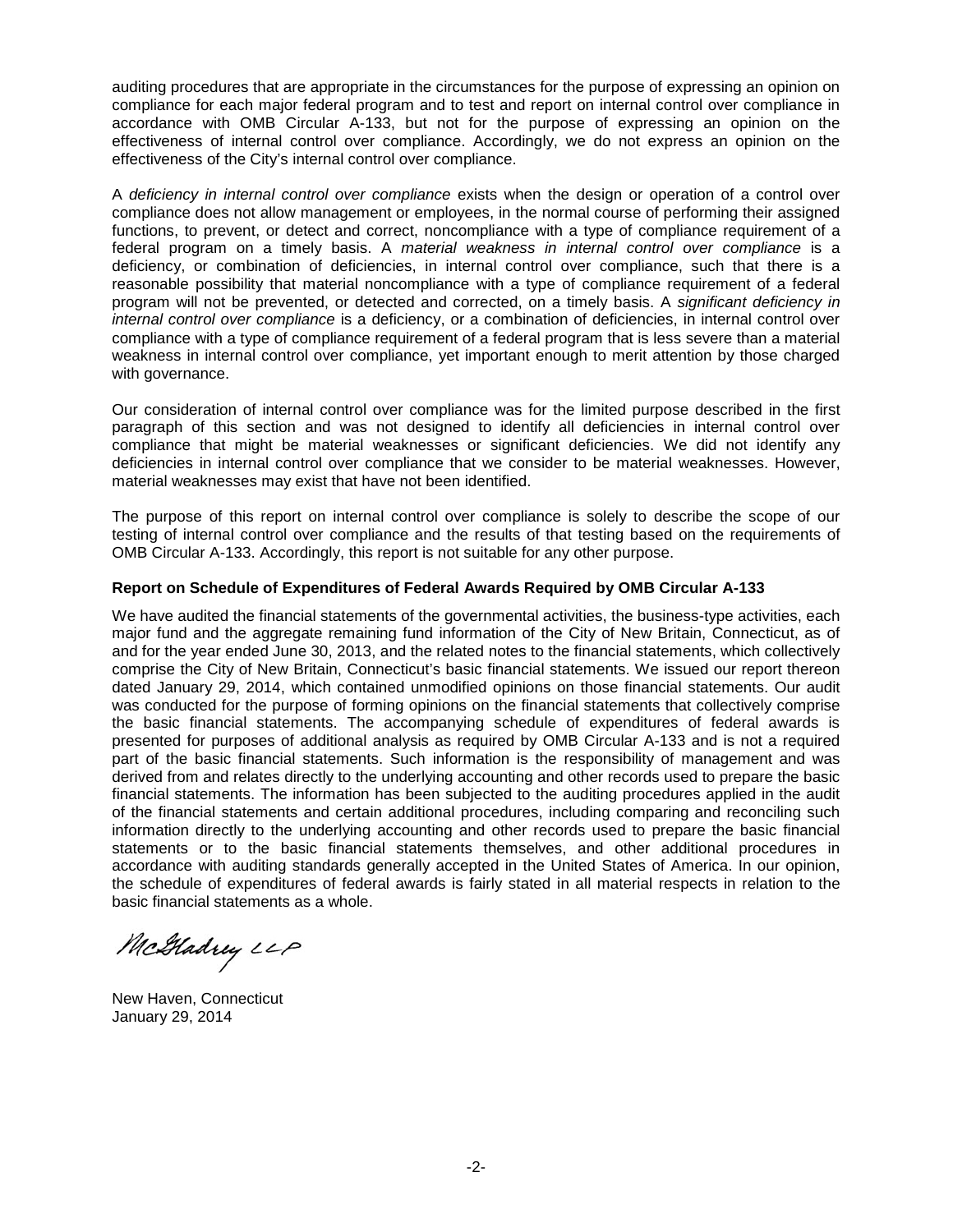#### **SCHEDULE OF EXPENDITURES OF FEDERAL AWARDS For the Year Ended June 30, 2013**

| <b>Federal Grantor/Pass-Through</b><br><b>Grantor/Program or Cluster Title</b>                 | Catalog of<br>Federal<br><b>Domestic</b><br><b>Assistance</b><br><b>Number</b> | Pass-Through<br>Grantor's<br>Identifiying<br><b>Number</b> | Federal<br><b>Expenditures</b> |
|------------------------------------------------------------------------------------------------|--------------------------------------------------------------------------------|------------------------------------------------------------|--------------------------------|
| U.S. Department of Agriculture/                                                                |                                                                                |                                                            |                                |
| Passed through the State of Connecticut                                                        |                                                                                |                                                            |                                |
| <b>Department of Education</b>                                                                 |                                                                                |                                                            |                                |
| <b>Child Nutrition Cluster:</b>                                                                |                                                                                |                                                            |                                |
| School Breakfast Program                                                                       | 10.553                                                                         | 12060-SDE64370-20508                                       | \$<br>1,486,678                |
| National School Lunch Program                                                                  | 10.555                                                                         | 12060-SDE64370-20560                                       | 3,621,057                      |
| <b>Total Child Nutrition Cluster</b>                                                           |                                                                                |                                                            | 5,107,735                      |
| Child and Adult Care Food Program                                                              | 10.558                                                                         | 12060-SDE64370-20518                                       | 12,657                         |
| Fresh Fruit and Vegetable Program                                                              | 10.582                                                                         | 12060-SDE64370-22051                                       | 198,511                        |
| <b>Total U.S. Department of Agriculture</b>                                                    |                                                                                |                                                            | 5,318,903                      |
| U.S. Department of Education/                                                                  |                                                                                |                                                            |                                |
| <b>Direct Program</b>                                                                          |                                                                                |                                                            |                                |
| <b>Project Play</b>                                                                            | 84.215F                                                                        | N/A                                                        | 535,350                        |
| Passed through the State of Connecticut<br><b>Department of Education</b>                      |                                                                                |                                                            |                                |
| Title I, Part A Cluster:                                                                       | 84.010A                                                                        | 12060-SDE64370-20679                                       |                                |
| Title I - Part A, School Improvement- 1003(a) -2011<br>Title I- Improving Basic Programs- 2012 | 84.010A                                                                        | 12060-SDE64370-20679                                       | 120,001<br>892,929             |
| Title I - Part A, School Improvement- 1003(a) -2012                                            | 84.010A                                                                        | 12060-SDE64370-20679                                       | 390,000                        |
| Title I- Improving Basic Programs- 2013                                                        | 84.010A                                                                        | 12060-SDE64370-20679                                       | 4,138,333                      |
| <b>Total Title I Cluster</b>                                                                   |                                                                                |                                                            | 5,541,263                      |
|                                                                                                |                                                                                |                                                            |                                |
| <b>Special Education Cluster:</b><br>IDEA - Part B, Section 611-2012                           | 84.027A                                                                        | 12060-SDE64370-20977                                       | 1,326,005                      |
| IDEA - Part B, Section 611-2013                                                                | 84.027A                                                                        | 12060-SDE64370-20977                                       | 2,602,504                      |
| Special Education - Preschool Grants- 2012                                                     | 84.173A                                                                        | 12060-SDE64370-20983                                       | 20,177                         |
| Special Education - Preschool Grants- 2013                                                     | 84.173A                                                                        | 12060-SDE64370-20983                                       | 82,776                         |
| <b>Total Special Education Cluster</b>                                                         |                                                                                |                                                            | 4,031,462                      |
| Carl D Perkins Career & Tech Educ Act-2011                                                     | 84.048A                                                                        | 12060-SDE64370-20742                                       | 40.000                         |
| Carl D Perkins Career & Tech Educ Act-2012                                                     | 84.048A                                                                        | 12060-SDE64370-20742                                       | 15,444                         |
| Carl D Perkins Career & Tech Educ Act-2013                                                     | 84.048A                                                                        | 12060-SDE64370-20742                                       | 229,168                        |
| Total                                                                                          |                                                                                |                                                            | 284,612                        |
| Twenty-First Century Community Learning Centers-12                                             | 84.287C                                                                        | 12060-SDE64370-20863                                       | 8,388                          |
| Twenty-First Century Community Learning Centers- 12                                            | 84.287C                                                                        | 12060-SDE64370-20863                                       | 1,792                          |
| Twenty-First Century Community Learning Centers-13                                             | 84.287C                                                                        | 12060-SDE64370-20863                                       | 38,474                         |
|                                                                                                |                                                                                |                                                            | 48,654                         |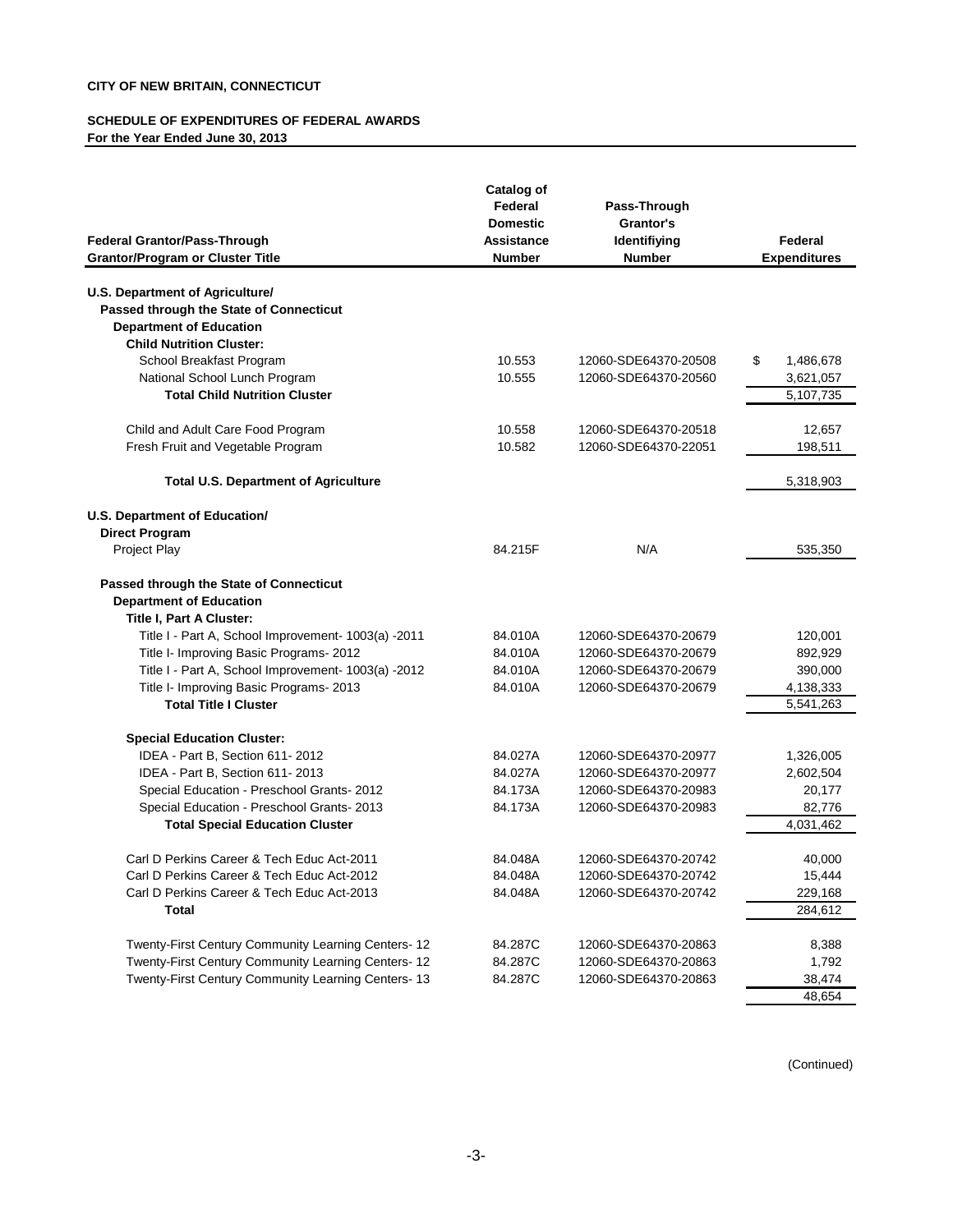#### **SCHEDULE OF EXPENDITURES OF FEDERAL AWARDS, Continued For the Year Ended June 30, 2013**

|                                                                                                                                                                              | Catalog of<br>Federal<br><b>Domestic</b> | Pass-Through<br>Grantor's                    |                                |
|------------------------------------------------------------------------------------------------------------------------------------------------------------------------------|------------------------------------------|----------------------------------------------|--------------------------------|
| <b>Federal Grantor/Pass-Through</b><br><b>Grantor/Program Title</b>                                                                                                          | <b>Assistance</b><br><b>Number</b>       | Identifiying<br><b>Number</b>                | Federal<br><b>Expenditures</b> |
|                                                                                                                                                                              |                                          |                                              |                                |
| U.S. Department of Education/                                                                                                                                                |                                          |                                              |                                |
| Passed through the State of Connecticut                                                                                                                                      |                                          |                                              |                                |
| <b>Department of Education, Continued</b><br><b>English Language Acquisition Grants</b>                                                                                      | 84.365A                                  | 12060-SDE64370-20868                         | 168,886                        |
| <b>English Language Acquisition Grants</b>                                                                                                                                   | 84.365A                                  | 12060-SDE64370-20868                         | 190,166                        |
|                                                                                                                                                                              |                                          |                                              | 359,052                        |
|                                                                                                                                                                              |                                          |                                              |                                |
| Improving Teacher Quality State Grants-2012                                                                                                                                  | 84.367A                                  | 12060-SDE64370-20858                         | 259,218                        |
| Improving Teacher Quality State Grants-2013                                                                                                                                  | 84.367A                                  | 12060-SDE64370-20858                         | 585,522                        |
| <b>Total</b>                                                                                                                                                                 |                                          |                                              | 844,740                        |
|                                                                                                                                                                              |                                          |                                              |                                |
| <b>School Improvement Grants Cluster:</b><br>School Improvement Grants                                                                                                       | 84.377A                                  | 12060-SDE64370-22223                         | 677,316                        |
|                                                                                                                                                                              |                                          |                                              |                                |
| <b>Total U.S. Department of Education</b>                                                                                                                                    |                                          |                                              | 12,322,449                     |
| U.S. Department of Health and Human Services/<br>Passed through the State of Connecticut<br><b>Department of Public Health</b><br><b>Immunization Cooperative Agreements</b> |                                          |                                              |                                |
| Vaccines<br><b>Immunization Grants</b>                                                                                                                                       | 93.268<br>93.268                         | Non-Cash<br>12060-DPH48664-20911             | 53,134<br>57,707               |
| <b>Total Immunization Cooperative Agreements</b>                                                                                                                             |                                          |                                              | 110,841                        |
|                                                                                                                                                                              |                                          |                                              |                                |
| Preventive Health and Health Services Block Grant                                                                                                                            | 93.991                                   | 12060-DPH48558-21530                         | 13,754                         |
| Pregnancy Assistance Fund Program                                                                                                                                            | 93.500                                   | 12060-SDE64370-22439                         | 272,835                        |
| Public Health Emergency Preparedness                                                                                                                                         | 93.069                                   | 12060-DPH48557-22333                         | 56,954                         |
| Total U.S. Department of Health and<br><b>Human Services</b>                                                                                                                 |                                          |                                              | 454,384                        |
| U.S. Department of Homeland Security/                                                                                                                                        |                                          |                                              |                                |
| <b>Direct Program</b><br>Assistance to Firefighters Grant                                                                                                                    | 97.044                                   | N/A                                          | 6,927                          |
|                                                                                                                                                                              |                                          |                                              |                                |
| Passed through the State of Connecticut<br><b>Department of Public Safety</b><br><b>FEMA Public Assistance</b>                                                               |                                          |                                              |                                |
| <b>Emergency Management Performance Grants</b>                                                                                                                               | 97.036<br>97.042                         | 12060-DPS32985-21891<br>12060-DPS32960-21881 | 536,985<br>70,517              |
|                                                                                                                                                                              |                                          |                                              | 607,502                        |
|                                                                                                                                                                              |                                          |                                              |                                |
| <b>Total U.S. Department of Homeland</b><br><b>Security</b>                                                                                                                  |                                          |                                              | 614,429                        |
|                                                                                                                                                                              |                                          |                                              |                                |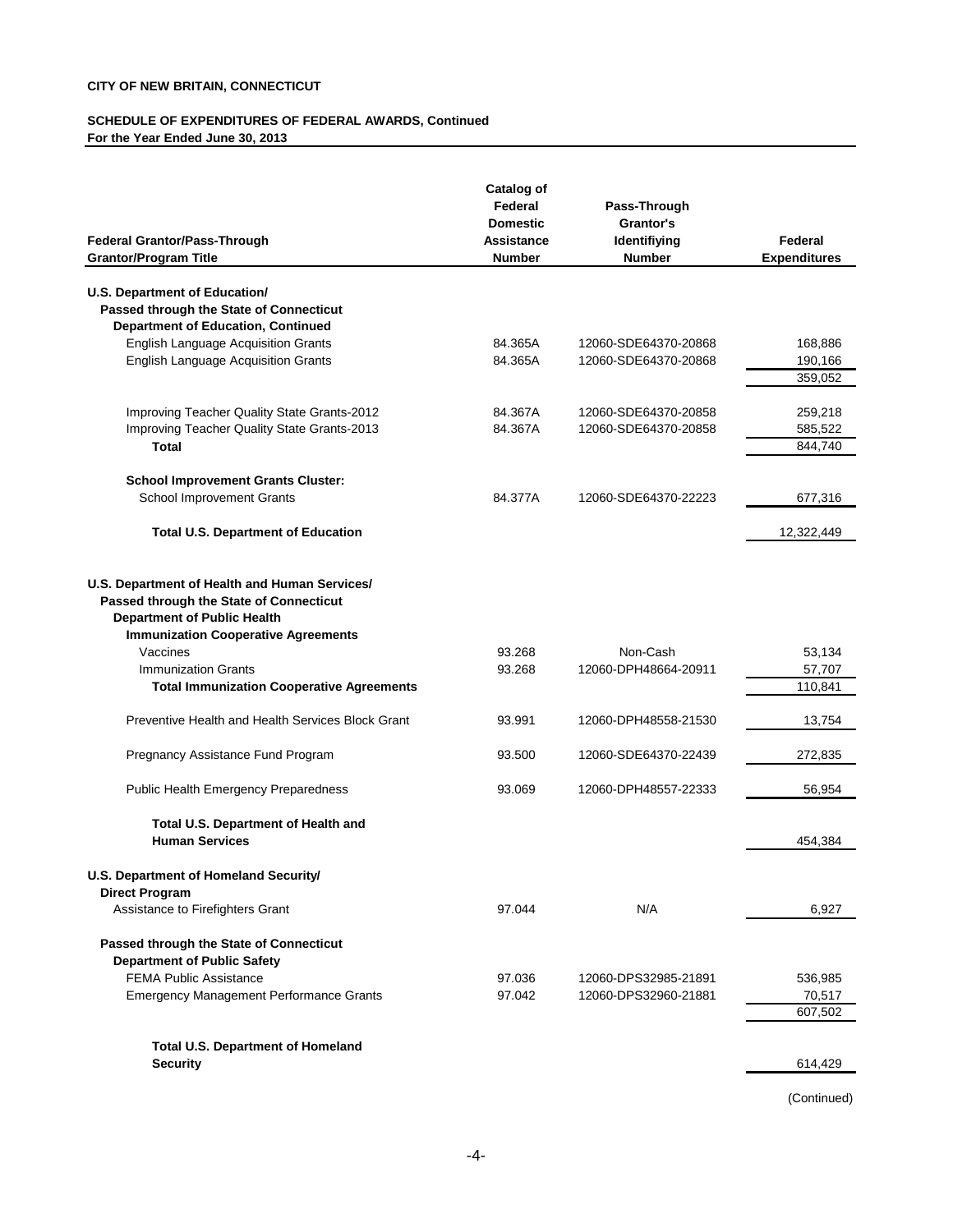#### **SCHEDULE OF EXPENDITURES OF FEDERAL AWARDS, Continued For the Year Ended June 30, 2013**

| <b>Federal Grantor/Pass-Through</b><br><b>Grantor/Program Title</b>                                                                                                                                                                                                | Catalog of<br>Federal<br><b>Domestic</b><br><b>Assistance</b><br><b>Number</b> | Pass-Through<br>Grantor's<br>Identifiying<br><b>Number</b> | Federal<br><b>Expenditures</b> |
|--------------------------------------------------------------------------------------------------------------------------------------------------------------------------------------------------------------------------------------------------------------------|--------------------------------------------------------------------------------|------------------------------------------------------------|--------------------------------|
| U.S. Department of Housing and Urban Development/                                                                                                                                                                                                                  |                                                                                |                                                            |                                |
| <b>Direct Programs</b>                                                                                                                                                                                                                                             |                                                                                |                                                            |                                |
| <b>CDBG-Entitlement Grants Cluster:</b>                                                                                                                                                                                                                            |                                                                                |                                                            |                                |
| <b>Community Development Block Grant/Entitlement</b><br><b>Community Development Block Grant ARRA</b>                                                                                                                                                              | 14.218                                                                         | N/A                                                        | 2,181,438                      |
| Entitlement Grants (CDBG-R) - (Recovery Act Funded)                                                                                                                                                                                                                | 14.253                                                                         | N/A                                                        | 7,536                          |
| <b>Total CDBG-Entitlement Grants Cluster</b>                                                                                                                                                                                                                       |                                                                                |                                                            | 2,188,974                      |
|                                                                                                                                                                                                                                                                    |                                                                                |                                                            |                                |
| <b>Emergency Shelter Grants Program</b>                                                                                                                                                                                                                            | 14.231                                                                         | N/A                                                        | 87,002                         |
| Home Investment Partnership Program                                                                                                                                                                                                                                | 14.239                                                                         | N/A                                                        | 521,883                        |
| Passed through the State of Connecticut<br><b>Department of Economic and Community</b><br><b>Development</b>                                                                                                                                                       |                                                                                |                                                            |                                |
| Neighborhood Stabilization Program                                                                                                                                                                                                                                 | 14.228                                                                         | 12060-ECD46400-22324                                       | 29,854                         |
| Neighborhood Stabilization Program-ARRA                                                                                                                                                                                                                            | 14.256                                                                         | 12060-ECD46350-22466                                       | 964                            |
|                                                                                                                                                                                                                                                                    |                                                                                |                                                            | 30,818                         |
| Total U.S. Department of Housing and<br><b>Urban Development</b>                                                                                                                                                                                                   |                                                                                |                                                            | 2,828,677                      |
| U.S. Department of Justice/                                                                                                                                                                                                                                        |                                                                                |                                                            |                                |
| Passed through State of Connecticut Office of                                                                                                                                                                                                                      |                                                                                |                                                            |                                |
| <b>Policy and Management</b>                                                                                                                                                                                                                                       |                                                                                |                                                            |                                |
| <b>Edward Byrne Memorial Justice Assistance Grant</b>                                                                                                                                                                                                              | 16.738                                                                         | 12060-OPM20350-21921                                       | 57,714                         |
| <b>ARRA- Justice Assistance Grant</b>                                                                                                                                                                                                                              | 16.803                                                                         | 12060-OPM20350-29002                                       | 18,750                         |
|                                                                                                                                                                                                                                                                    |                                                                                |                                                            |                                |
| <b>Total U.S. Department of Justice</b>                                                                                                                                                                                                                            |                                                                                |                                                            | 76,464                         |
| U.S. Department of Transportation/<br>Passed through the State of Connecticut<br><b>Department of Transportation</b><br><b>Highway Planning and Construction Cluster:</b><br><b>Highway Planning and Construction Cluster</b><br><b>Total Highway Planning and</b> | 20.205                                                                         | N/A                                                        | 379,841                        |
| <b>Construction Cluster</b>                                                                                                                                                                                                                                        |                                                                                |                                                            | 379,841                        |
|                                                                                                                                                                                                                                                                    |                                                                                |                                                            |                                |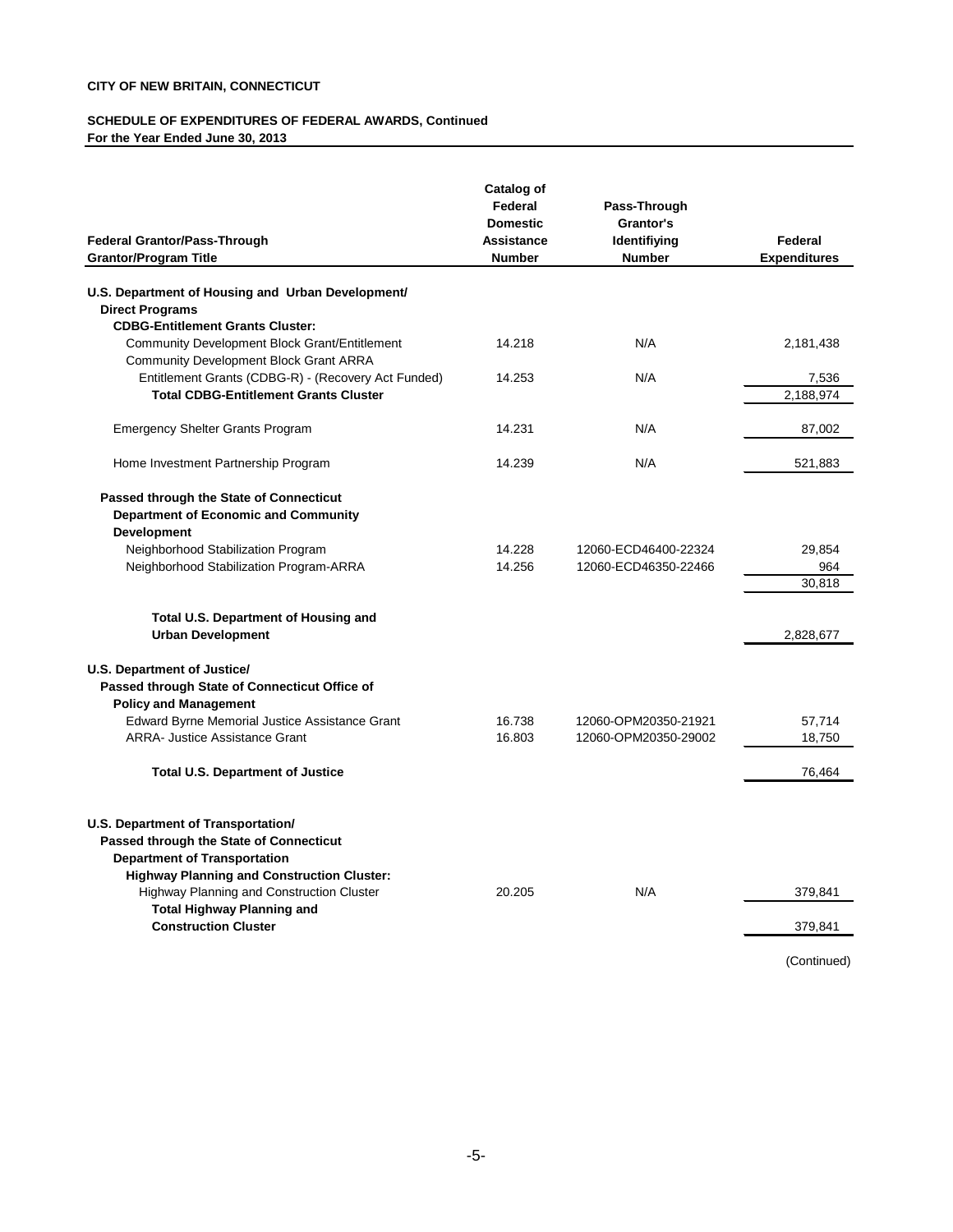#### **SCHEDULE OF EXPENDITURES OF FEDERAL AWARDS, Continued For the Year Ended June 30, 2013**

| <b>Federal Grantor/Pass-Through</b><br><b>Grantor/Program Title</b> | Catalog of<br>Federal<br><b>Domestic</b><br>Assistance<br><b>Number</b> | Pass-Through<br>Grantor's<br>Identifiying<br><b>Number</b> | Federal<br><b>Expenditures</b> |
|---------------------------------------------------------------------|-------------------------------------------------------------------------|------------------------------------------------------------|--------------------------------|
|                                                                     |                                                                         |                                                            |                                |
| U.S. Department of Transportation/                                  |                                                                         |                                                            |                                |
| Passed through the State of Connecticut                             |                                                                         |                                                            |                                |
| <b>Department of Transportation</b>                                 |                                                                         |                                                            |                                |
| <b>Highway Safety Cluster:</b>                                      |                                                                         |                                                            |                                |
| State and Community Highway Safety                                  | 20.600                                                                  | 12062-DOT57343-20559                                       | 5,427                          |
| Alcohol Open Container Requirements                                 | 20.607                                                                  | 12062-DOT57313-22091                                       | 120,888                        |
| Occupant Protection                                                 | 20.602                                                                  | 12062-DOT57513-22087                                       | 5,913                          |
| <b>Total Highway Safety Cluster</b>                                 |                                                                         |                                                            | 132,228                        |
| <b>Total U.S. Department of Transportation</b>                      |                                                                         |                                                            | 512,069                        |
|                                                                     |                                                                         |                                                            |                                |
| <b>Total Federal Awards Expended</b>                                |                                                                         |                                                            | 22,127,375                     |

See Note to Schedule. N/A - Not Available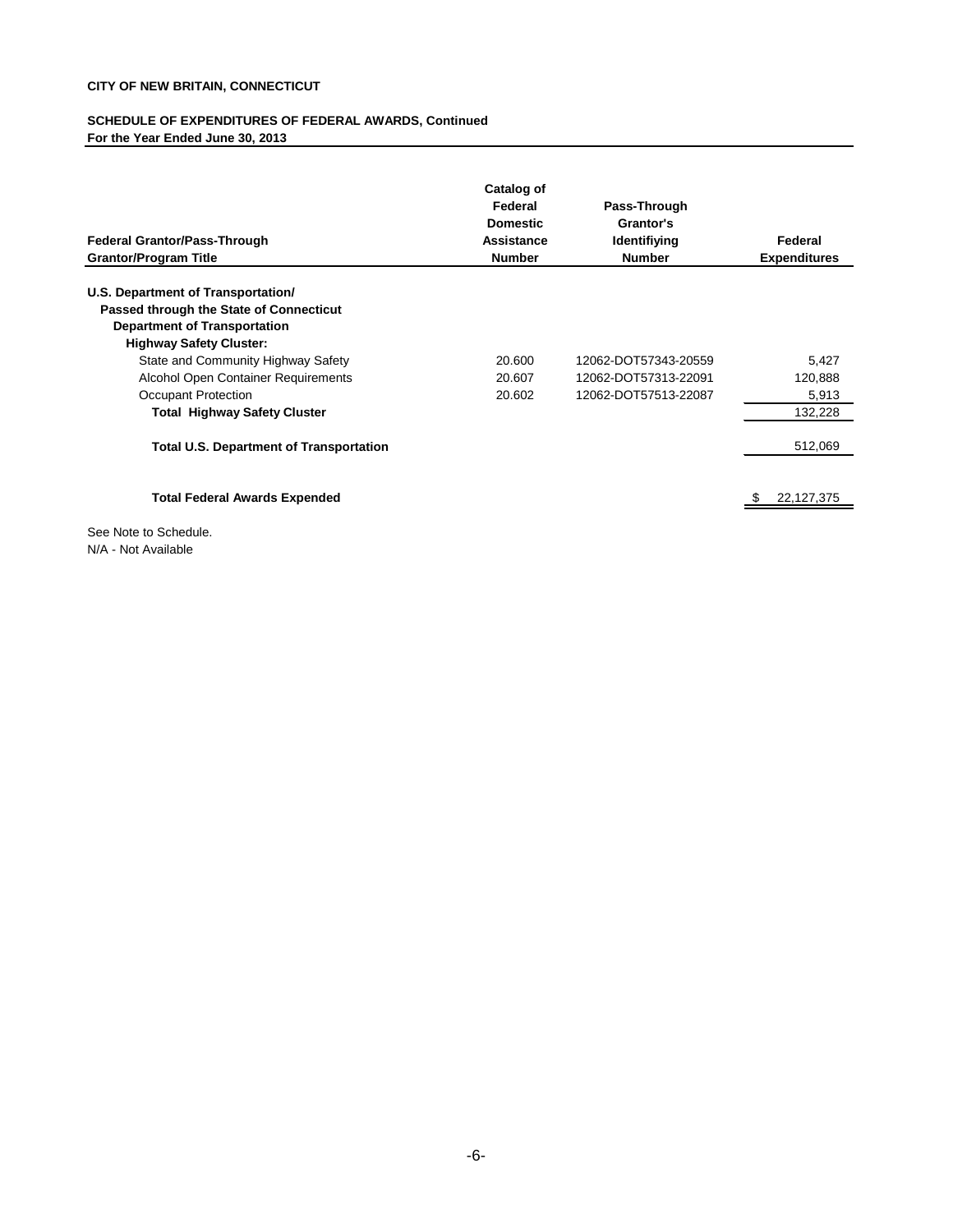# **NOTES TO SCHEDULE OF EXPENDITURES OF FEDERAL AWARDS For the Year Ended June 30, 2013**

# **Note 1. Basis of Presentation**

The accompanying schedule of expenditures of federal awards (the "Schedule") includes the federal grant activity of the City of New Britain, Connecticut (the "City") under programs of the federal government for the year ended June 30, 2013. The information in this schedule is presented in accordance with the requirements of the Office of Management and Budget (OMB) Circular A-133, *Audits of States, Local Governments, and Non-Profit Organizations*. Because the schedule presents only a selected portion of the operations of the City, it is not intended to and does not present the financial position, changes in net position or cash flows of the City.

# **Note 2. Summary of Significant Accounting Principles**

The accompanying schedule of expenditures of federal awards includes the federal grant activity of the City of New Britain, Connecticut and is presented on the modified accrual basis of accounting for grants which are accounted for in the governmental funds and on the accrual basis of accounting for grants which are accounted for in the proprietary fund types. The information in this schedule is presented in accordance with the requirements of OMB Circular A-133, "Audits of States, Local Governments, and Non-Profit Organizations." Therefore, some amounts presented in this schedule may differ from amounts presented in, or used in the preparation of, the basic financial statements.

# **Note 3. Noncash Awards**

Donated commodities in the amount of \$330,475 are included in the Department of Agriculture's National School Lunch Program, CFDA #10.555. The amount represents the market value of commodities received.

#### **Note 4. Immunization Grants – Non-Cash Benefits**

The City also reports noncash awards under the Immunization Grants, CFDA #93.268. The amount of \$110,841 included in the schedule of federal awards includes \$52,638 of noncash benefit payments made directly to suppliers by the State of Connecticut and are included in the schedule of federal awards, as reported by the State Department of Public Health for eligible participants of the program.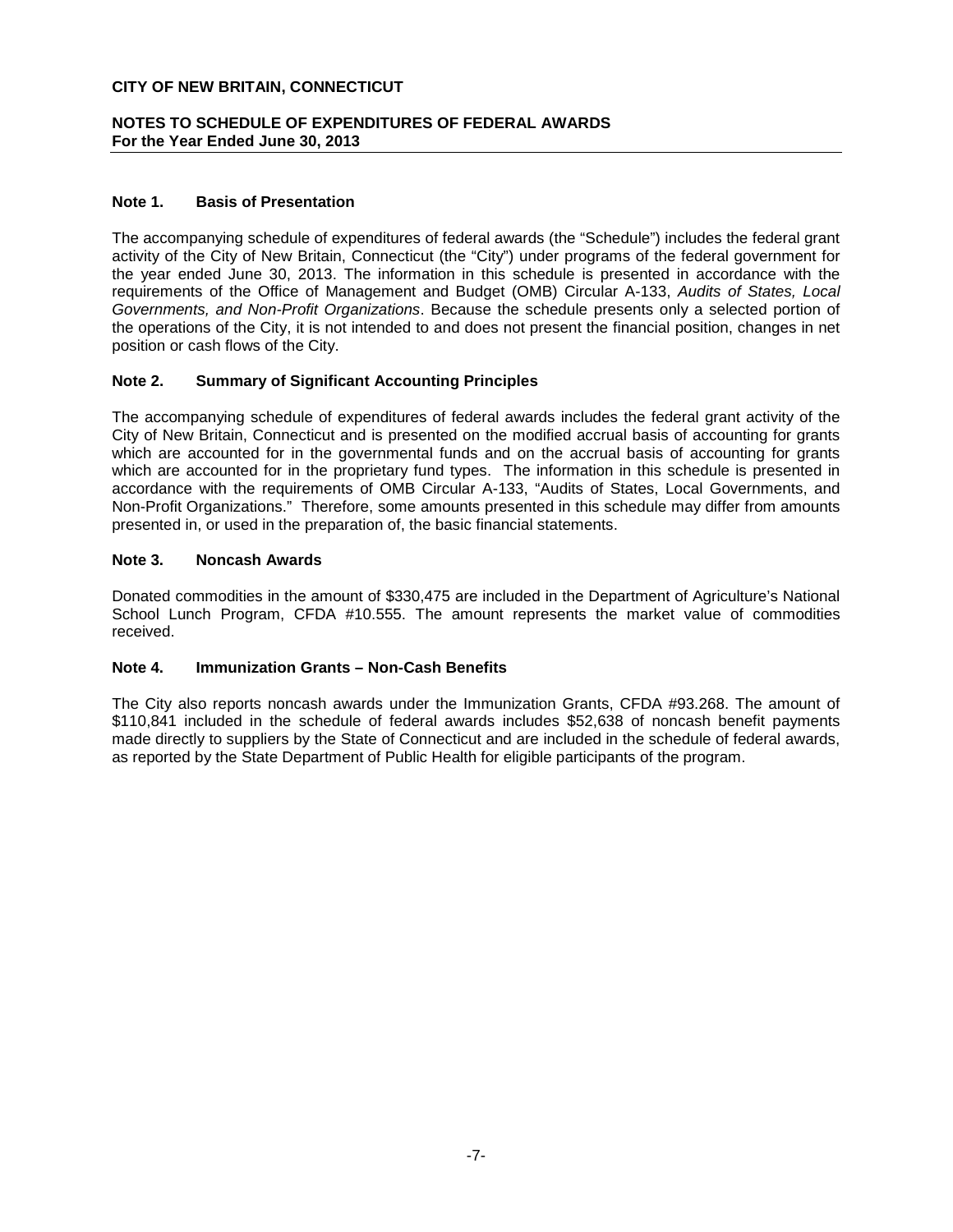# **SCHEDULE OF FINDINGS AND QUESTIONED COSTS For the Year Ended June 30, 2013**

# **I. SUMMARY OF INDEPENDENT AUDITOR'S RESULTS**

#### **Financial Statements**

Type of auditor's report issued: unmodified

Internal control over financial reporting:

| Material weakness(es) identified?                     |  | Yes |  | N۵            |
|-------------------------------------------------------|--|-----|--|---------------|
| • Significant deficiency(ies) identified?             |  | Yes |  | None reported |
| Noncompliance material to financial statements noted? |  | Yes |  | N∩            |

#### **Federal Awards**

Internal control over major programs:

- Material weakness(es) identified? The Material weakness and identified? The Material of Material Material of Material Material Material Material Material Material Material Material Material Material Material Material Mat • Significant deficiency(ies) identified? Yes X None reported
- 

Type of auditor's report issued on compliance for major programs: unmodified

| Any audit findings disclosed that are required to be reported |     |              |      |
|---------------------------------------------------------------|-----|--------------|------|
| in accordance with Section 510(a) of OMB Circular A-133?      | Yes | $\mathbf{X}$ | – No |

# **Identification of Major Programs**

|                                                                            | Name of Federal                            |
|----------------------------------------------------------------------------|--------------------------------------------|
| <b>CFDA Numbers</b>                                                        | Program or Cluster                         |
|                                                                            |                                            |
| 10.553/10.555                                                              | <b>Child Nutrition Cluster</b>             |
| 84.010                                                                     | Title I Cluster                            |
| 84.048                                                                     | Career and Tech Education                  |
| 84.365                                                                     | English Language                           |
| 93.268                                                                     | <b>Immunization Cooperative Agreements</b> |
| 97.036                                                                     | <b>FEMA Public Assistance</b>              |
| Dollar threshold used to distinguish between<br>type A and type B programs | \$663.821                                  |
| Auditee qualified as low-risk auditee?                                     | Yes<br>No                                  |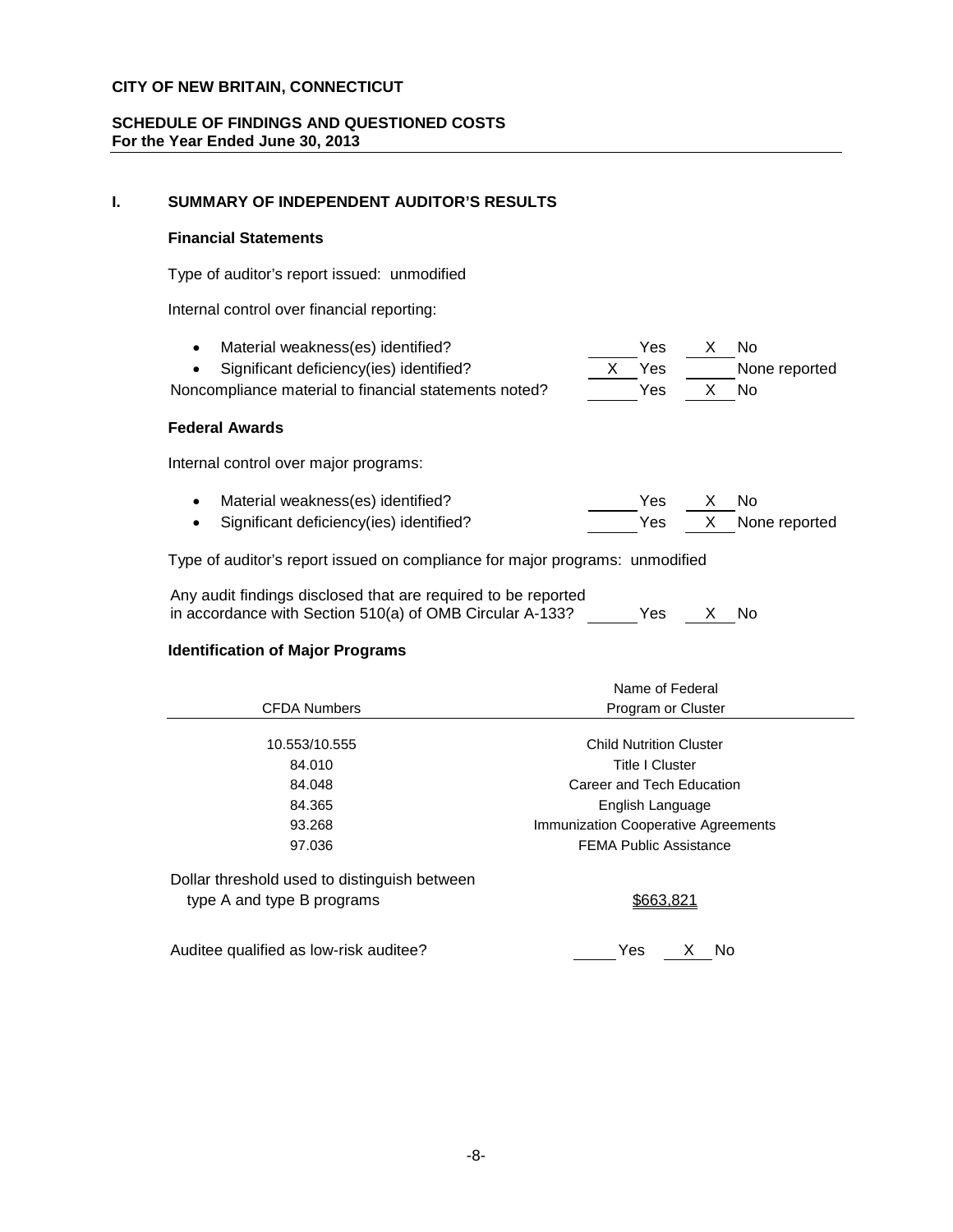#### **SCHEDULE OF FINDINGS AND QUESTIONED COSTS, Continued For the Year Ended June 30, 2013**

# **II. FINANCIAL STATEMENT FINDINGS**

#### **A. Deficiencies in Internal Control**

Significant Deficiencies in Internal Control

#### **SDIC13-01. Year-end Closing Procedures**

#### **Criteria:**

Management is responsible for establishing and maintaining internal controls so that the financial statements are presented in conformity with accounting principles generally accepted in the United States of America (GAAP).

#### **Condition:**

During the performance of our audit procedures it became apparent that yearend account reconciliations and general ledger closing process were not completed in a timely manner to enable preparation of financial statements in accordance with GAAP. The following listing includes the results of our analysis of various City and Board of Education accounts and funds:

- The reconciliation between the City and Board of Education for the Education Grants fund was not completed timely and audit adjustments were required to balance this activity.
- Significant audit adjustments in the Water Fund were required to correctly state assets and liabilities and record current year activity.
- Activity for certain receivables and deferrals were not posted, and adjustments were required to correctly state the accounts at year end.
- Analysis regarding the collectability of certain receivables was completed timely and audit adjustments were required to adjust the allowance for doubtful accounts.
- Cutoff procedures currently in place did not ensure expenditures were posted to the proper period.
- Year-end closing procedures should be formalized with assigned responsibilities that incorporate a review of final trial balances to ensure they are reported with GAAP. The engagement team noted the client's opening fund balances did not tie to the PY audited financial statements and the client did not make several audit entries.

#### **Context:**

Systemic

# **Effect:**

Management may make decisions based on inaccurate financial information. Financial statements may be materially misstated.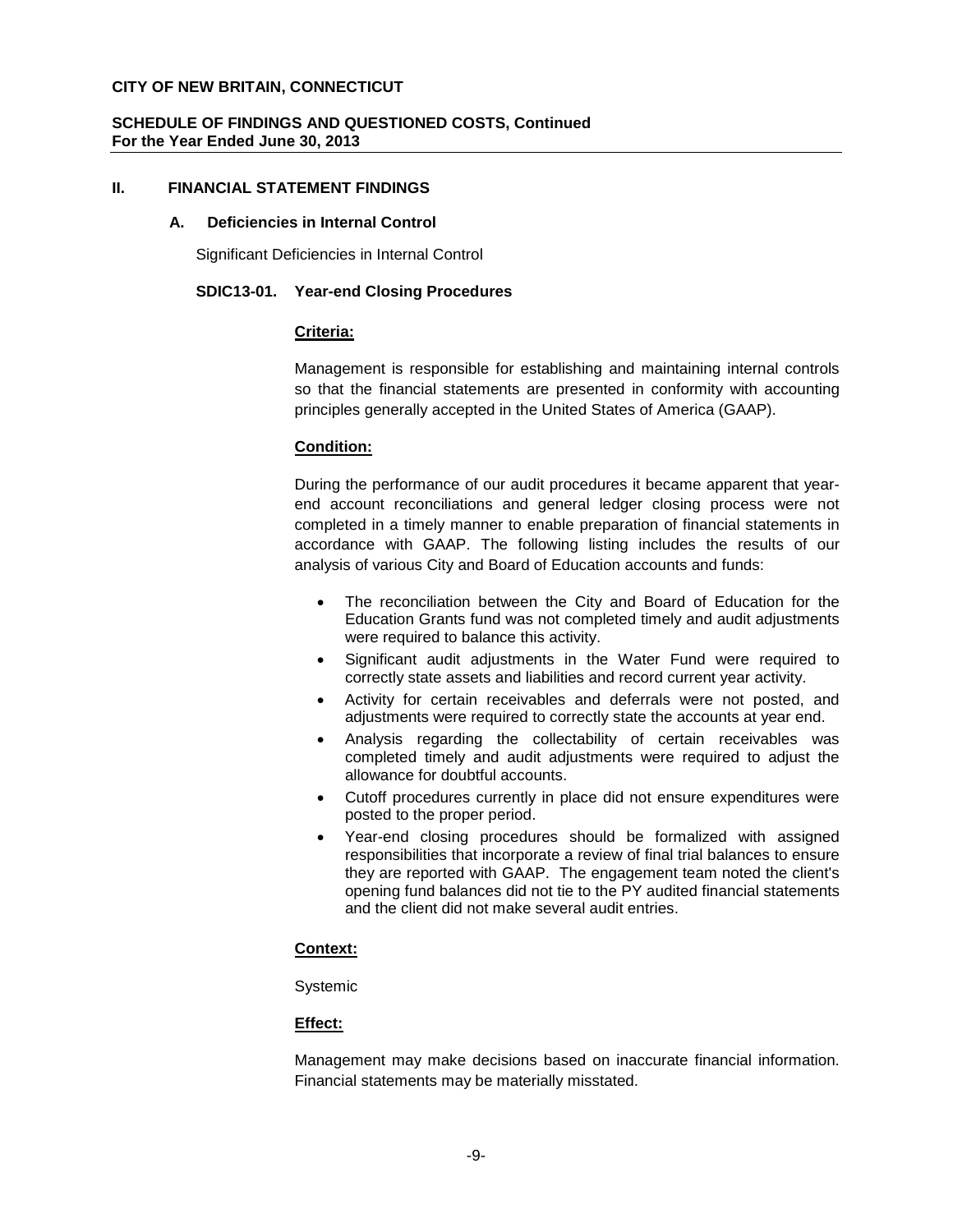#### **SCHEDULE OF FINDINGS AND QUESTIONED COSTS, Continued For the Year Ended June 30, 2013**

# **Cause:**

Policies did not exist for the department to adequately and timely review the balance sheet accounts at year end.

#### **Recommendation:**

We recommend that the City and Board of Education develop written procedures to document duties performed and ascertain that financial statements are presented in accordance with GAAP.

#### **Management Response and Planned Corrective Action Plan:**

Written procedures regarding reconciliations and closing procedures are being developed and implemented by City and Board of Education management. The City and Board of Education will perform reconciliations and closing procedures in a timely manner.

# **SDIC13-02. Accounting System**

#### **Criteria**:

All funds should be maintained on the general ledger accounting software system.

#### **Condition**:

The Board of Education does not maintain its Adult Education Fund and Student Activity Funds on their accounting software system.

#### **Context**:

Systemic

#### **Cause**:

The City has not required all funds to be maintained on the general ledger accounting system.

#### **Effect**:

If all funds are not recorded on the accounting software system, the amounts can be misappropriated, clerically incorrect, missing and there can be errors in financial reporting.

#### **Recommendation**:

All funds should be maintained on the general ledger software system.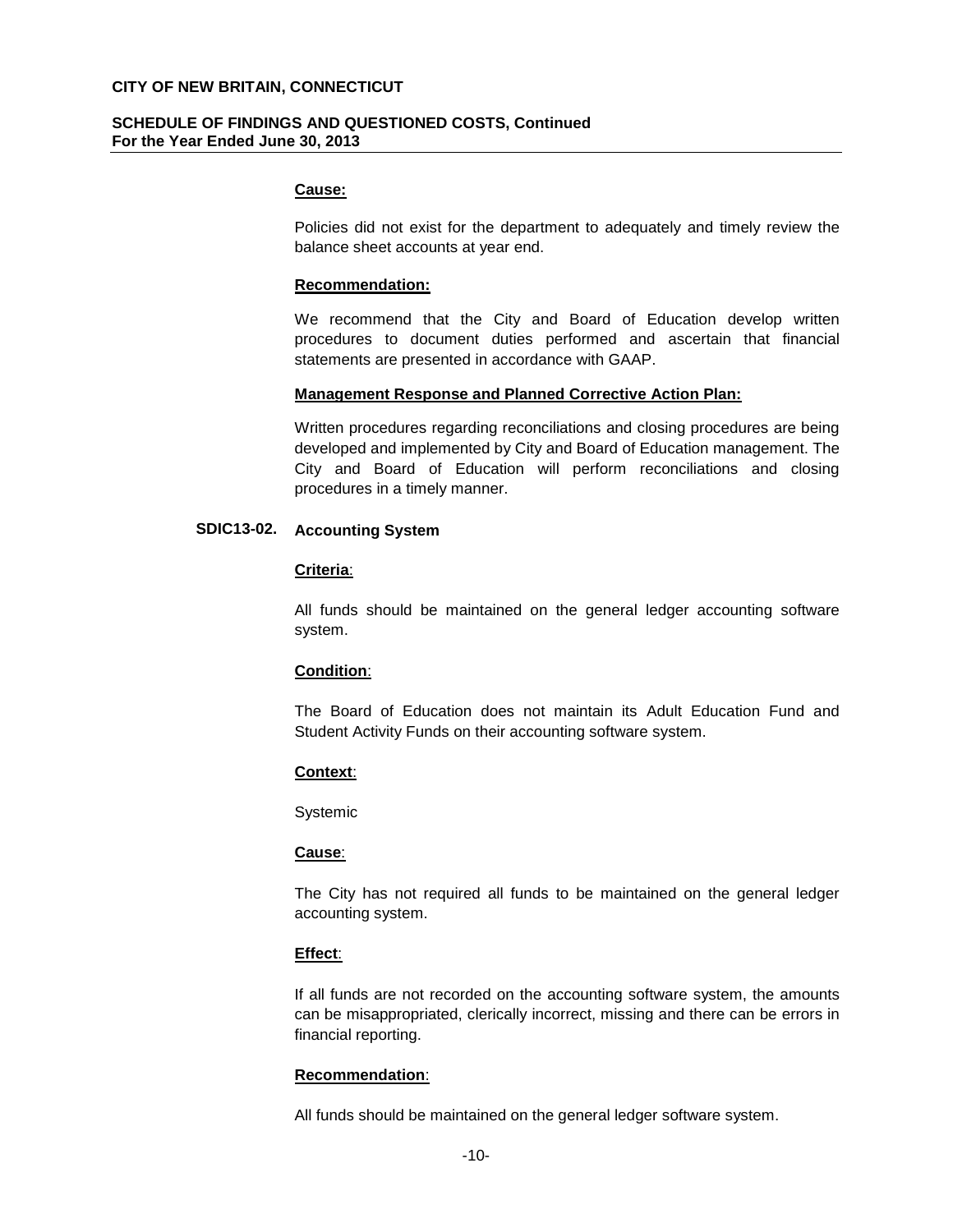# **SCHEDULE OF FINDINGS AND QUESTIONED COSTS, Continued For the Year Ended June 30, 2013**

# **Management Response and Planned Corrective Action Plan:**

The Board of Education is planning to add all funds to the accounting software system with the implementation of the new system in fiscal year 2014.

# **SDIC13-03. Capital Assets Maintenance**

# **Criteria:**

There should be review procedures in place for capital asset maintenance.

#### **Condition:**

During our audit, it was noted that certain controls governing capital asset maintenance do not exist. There were assets held by the Governmental Activities and Water fund that were not being depreciated.

# **Context:**

Not applicable.

# **Effect:**

Management may make decisions based on inaccurate financial information.

#### **Cause:**

Policies did not exist for the department to adequately and timely review the balance sheet accounts at year end.

#### **Recommendation:**

It is recommended that someone review and reconcile capital assets throughout the year in order to ensure that fixed assets are being properly depreciated consistent with City policy.

#### **Management Response and Planned Corrective Action Plan:**

Written procedures regarding reconciliations and closing procedures are being developed and implemented by City Management. The City will perform reconciliations and closing procedures in a timely manner.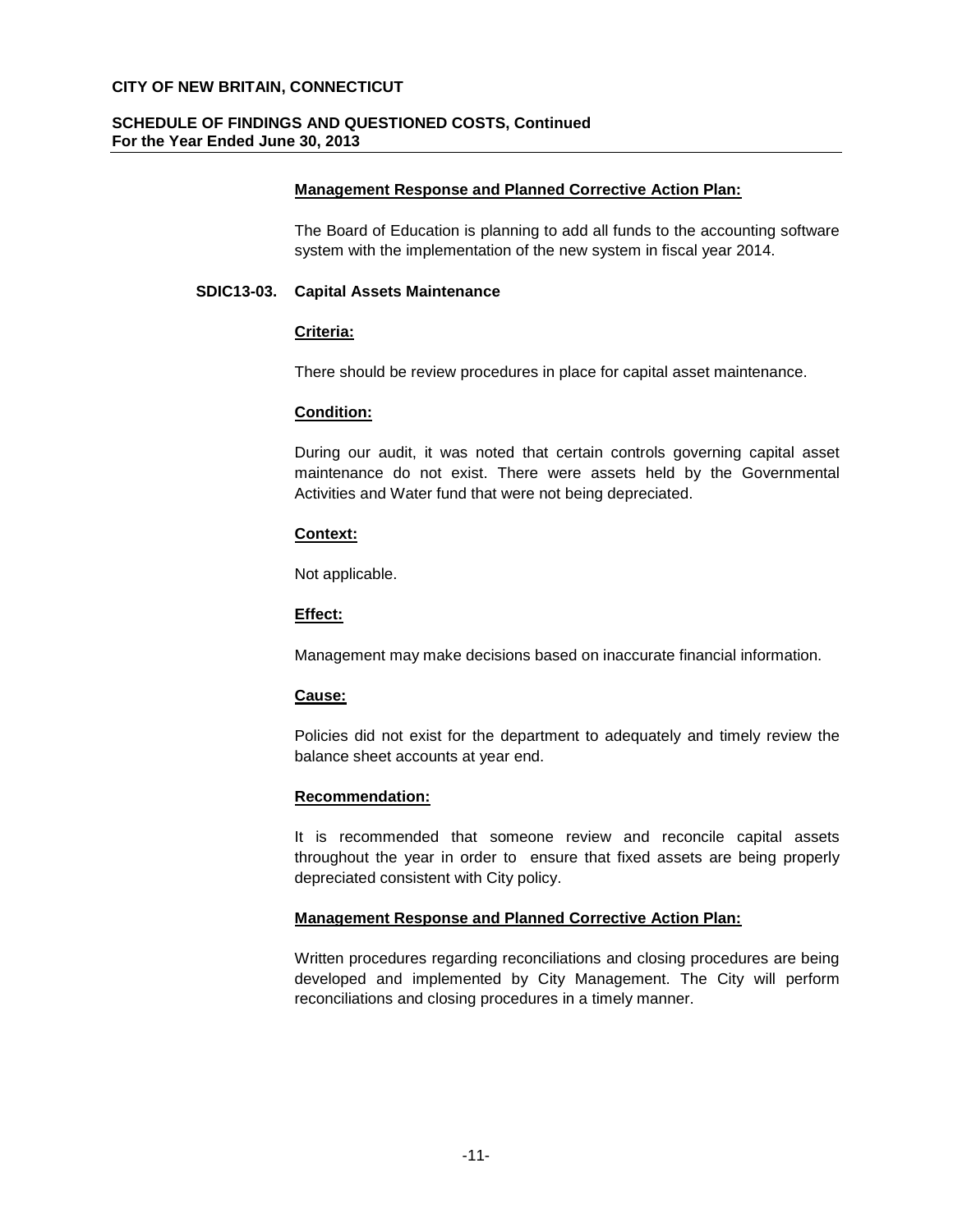#### **SCHEDULE OF FINDINGS AND QUESTIONED COSTS, Continued For the Year Ended June 30, 2013**

#### **SDIC13-04. Journal Entry Review**

#### **Criteria:**

In order to maintain the proper internal controls, the City should have proper segregation of duties for all material financial activities.

#### **Condition:**

During our audit, it was noted that certain controls governing journal entry posting do not exist. There are journal entries made to the general ledger system that are not reviewed for appropriateness and accuracy.

#### **Context:**

Systemic in nature

#### **Effect:**

The lack of proper controls and segregation of duties increases the risk of error, fraud, misappropriation of assets and inaccurate financial reporting.

#### **Cause:**

Controls should be established to ensure the proper segregation of duties within these departments.

#### **Recommendation:**

To improve segregation of duties and adequacy of internal controls, significant responsibilities must be segregated between two unrelated individuals. The City's policies should be reviewed to evaluate whether the responsibilities can be restructured to provide improved controls with the existing staffing. In addition, a more timely review process should be instituted to ensure accurate monthly reporting.

#### **Management Response and Planned Corrective Action Plan:**

Management intends to take appropriate action in an attempt to remedy this deficiency in the future.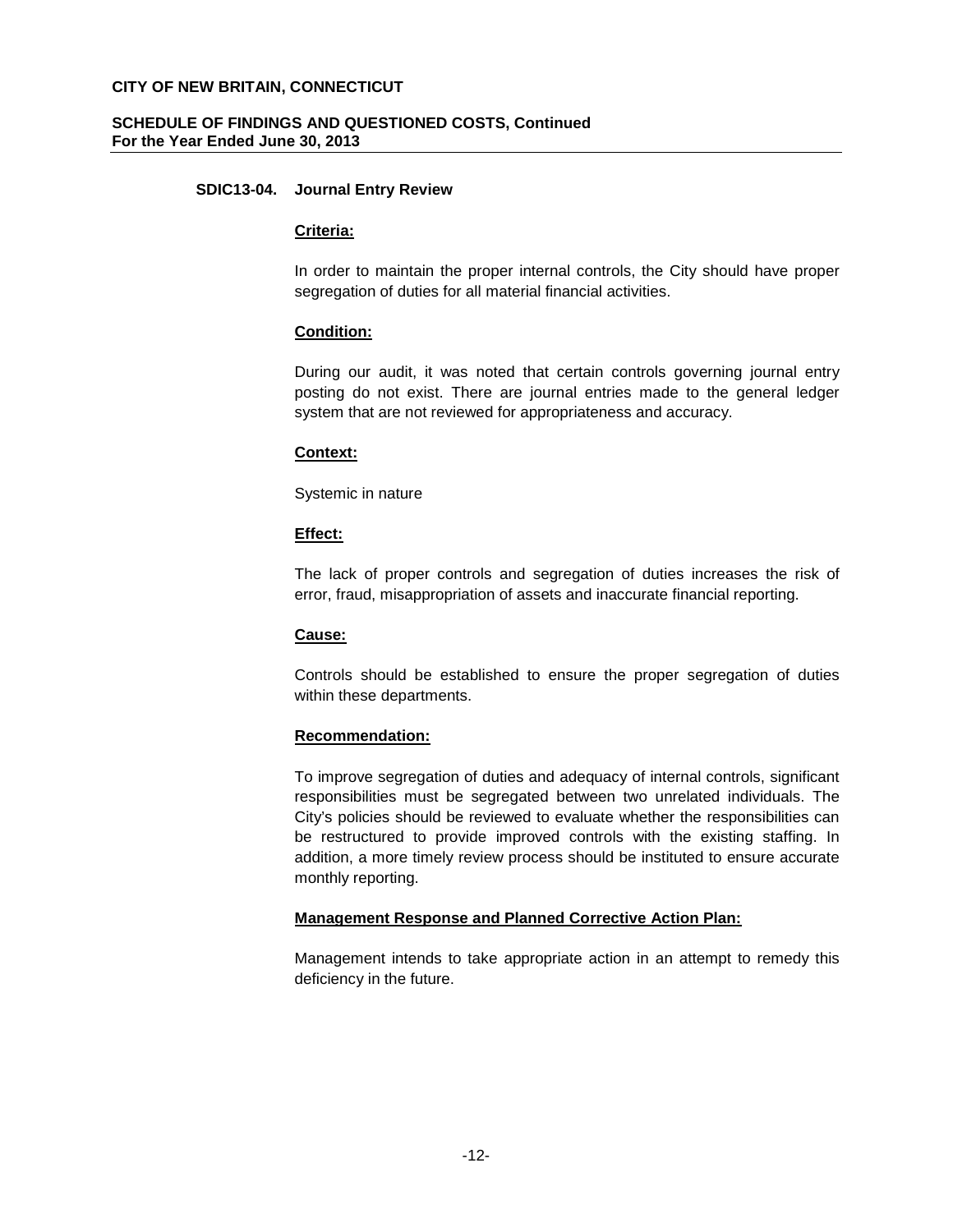# **SCHEDULE OF FINDINGS AND QUESTIONED COSTS, Continued For the Year Ended June 30, 2013**

# **III. FEDERAL AWARD FINDINGS AND QUESTIONSED COSTS**

# **A. Internal Control Over Compliance**

None reported.

# **B. Compliance Findings**

None reported.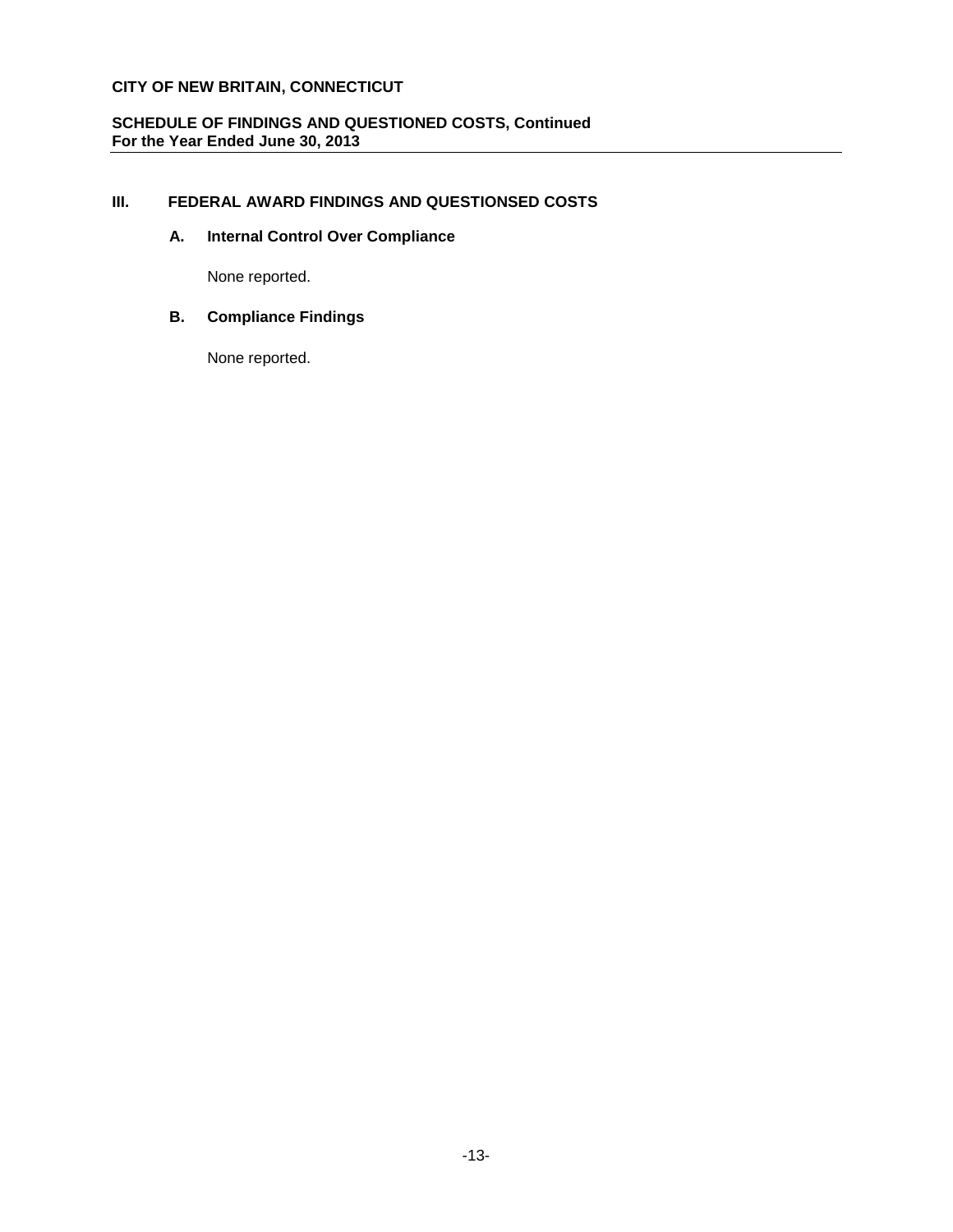# **CITY OF NEW BRITAIN, CONNECTICUT SUMMARY OF PRIOR YEAR AUDIT FINDINGS For the Year Ended June 30, 2013**

| Finding IC12-01        | Corrected in the current year; not repeated.                                                   |
|------------------------|------------------------------------------------------------------------------------------------|
| <b>Finding IC12-02</b> | Repeated in current year. See significant deficiency SDIC13-01 Year-end Closing<br>Procedures. |
| FindingIC12-03         | Repeated in current year. See significant deficiency SDIC13-02 Accounting<br>System.           |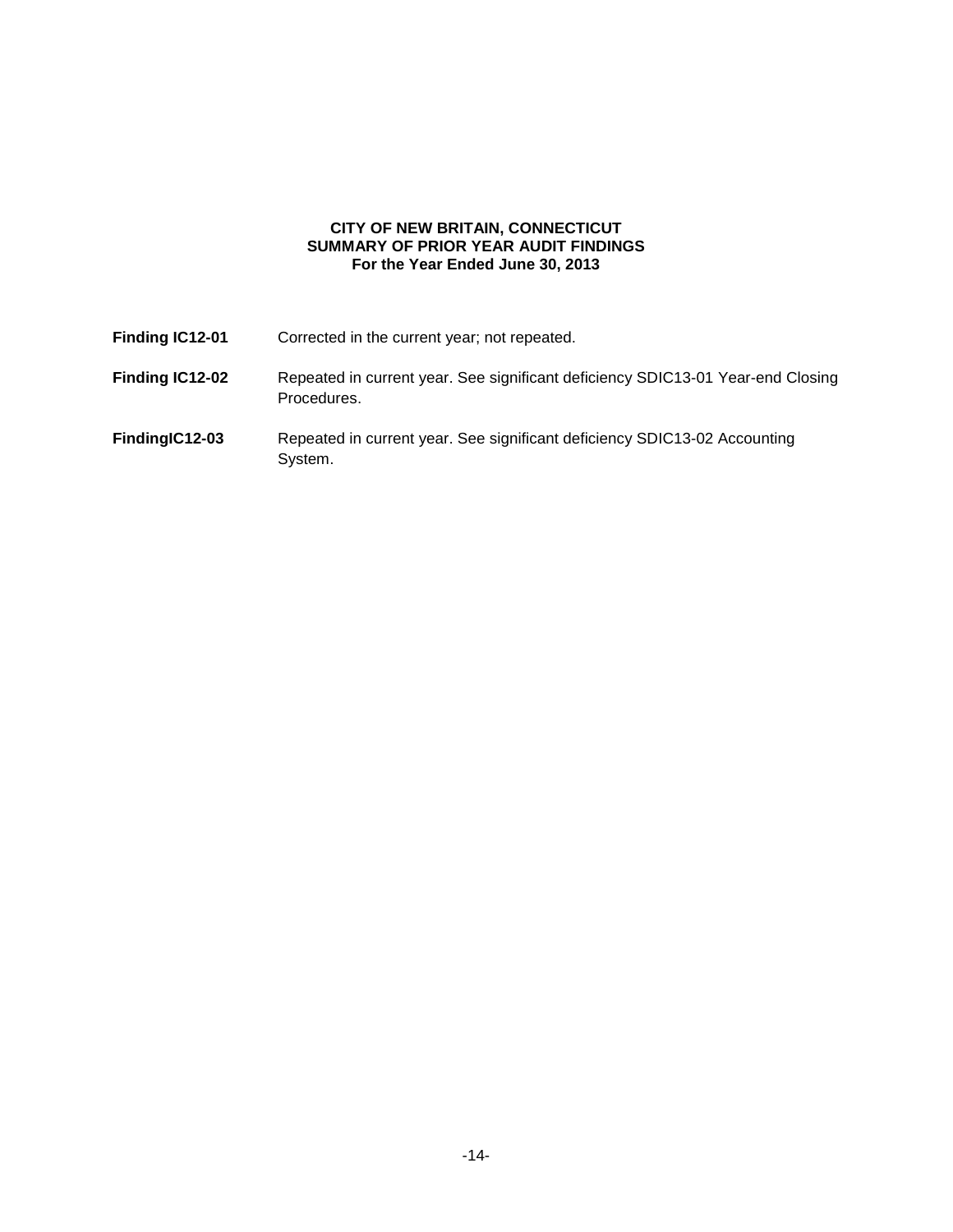

#### **REPORT ON INTERNAL CONTROL OVER FINANCIAL REPORTING AND ON COMPLIANCE AND OTHER MATTERS BASED ON AN AUDIT OF FINANCIAL STATEMENTS PERFORMED IN ACCORDANCE WITH** *GOVERNMENT AUDITING STANDARDS*

# **INDEPENDENT AUDITOR'S REPORT**

To the Honorable Mayor and Members of the Common Council of the City of New Britain City of New Britain, Connecticut

We have audited, in accordance with the auditing standards generally accepted in the United States of America and the standards applicable to financial audits contained in *Government Auditing Standards* issued by the Comptroller General of the United States, the financial statements of the governmental activities, the business-type activities, each major fund, and the aggregate remaining fund information of the City of New Britain, Connecticut (the "City") as of and for the year ended June 30, 2013, and the related notes to the financial statements, which collectively comprise the City's basic financial statements, and have issued our report thereon dated January 29, 2014.

#### **Internal Control over Financial Reporting**

In planning and performing our audit of the financial statements, we considered the City's internal control over financial reporting (internal control) to determine the audit procedures that are appropriate in the circumstances for the purpose of expressing our opinions on the financial statements, but not for the purpose of expressing an opinion on the effectiveness of the City's internal control. Accordingly, we do not express an opinion on the effectiveness of the City's internal control.

A *deficiency in internal control* exists when the design or operation of a control does not allow management or employees, in the normal course of performing their assigned functions, to prevent, or detect and correct, misstatements on a timely basis. A *material weakness* is a deficiency, or a combination of deficiencies, in internal control, such that there is a reasonable possibility that a material misstatement of the entity's financial statements will not be prevented, or detected and corrected on a timely basis. A *significant deficiency* is a deficiency, or a combination of deficiencies, in internal control that is less severe than a material weakness, yet important enough to merit attention by those charged with governance.

Our consideration of internal control was for the limited purpose described in the first paragraph of this section and was not designed to identify all deficiencies in internal control that might be material weaknesses or significant deficiencies and therefore, material weaknesses or significant deficiencies may exist that were not identified. Given these limitations, during our audit we did not identify any deficiencies in internal control that we consider to be material weaknesses. However, material weaknesses may exist that have not been identified. We did identify certain deficiencies in internal control, described in the accompanying schedule of findings and questioned cost that we consider to be significant deficiencies as items SDIC13-01, SDIC13-02, SDIC13-03 and SDIC13-04.

#### **Compliance and Other Matters**

As part of obtaining reasonable assurance about whether the City's financial statements are free from material misstatement, we performed tests of its compliance with certain provisions of laws, regulations, contracts, and grant agreements, noncompliance with which could have a direct and material effect on the determination of financial statement amounts. However, providing an opinion on compliance with those provisions was not an objective of our audit, and accordingly, we do not express such an opinion.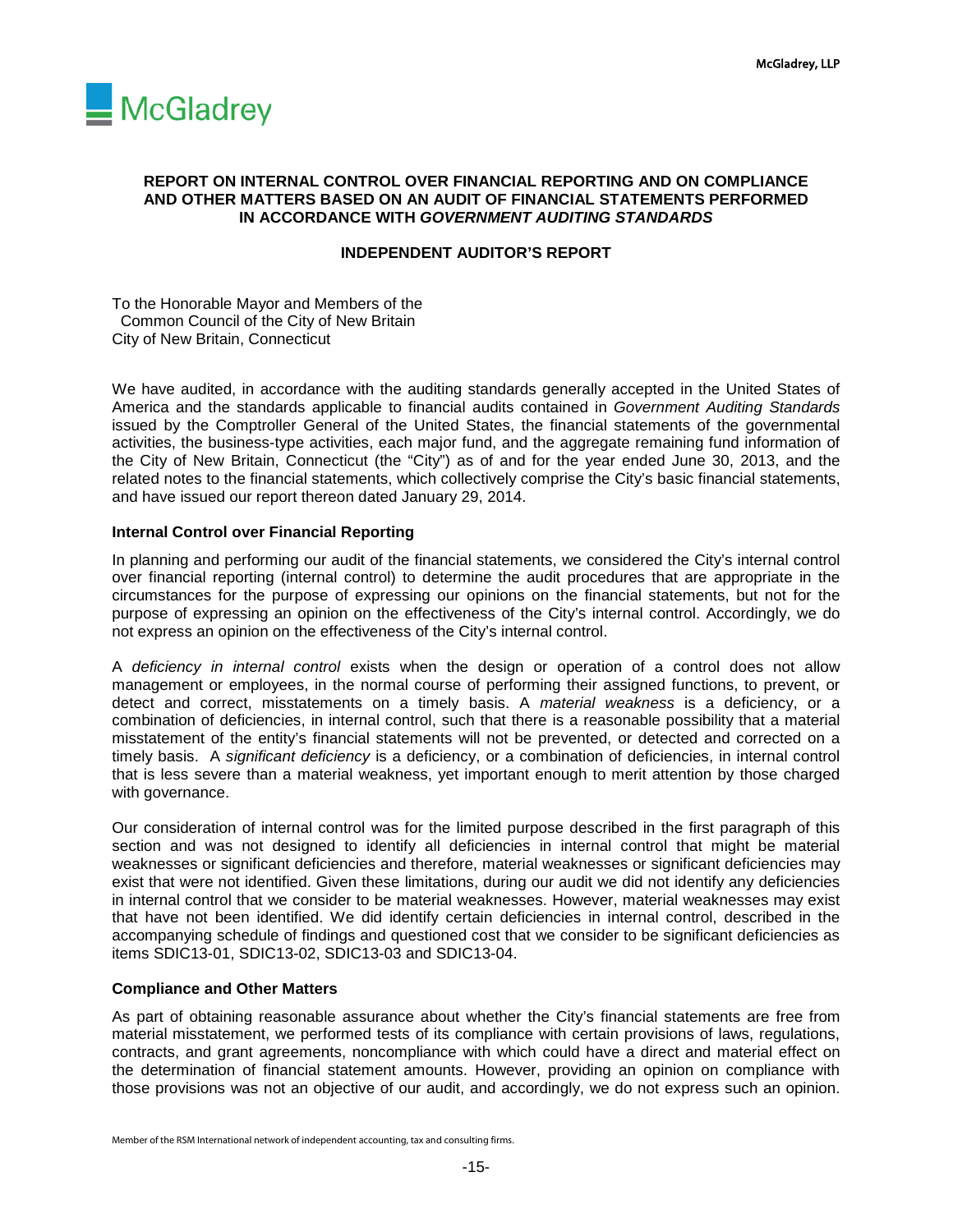The results of our tests disclosed no instances of noncompliance or other matters that are required to be reported under *Government Auditing Standards.*

# **City of New Britain, Connecticut's Response to Findings**

The City's responses to the findings identified in our audit are described in the accompanying schedule of findings and questioned cost. The City of New Britain, Connecticut's responses were not subjected to the auditing procedures applied in the audit of the basic financial statements and, accordingly, we express no opinion on them**.**

# **Purpose of this Report**

The purpose of this report is solely to describe the scope of our testing of internal control and compliance and the results of that testing, and not to provide an opinion on the effectiveness of the City's internal control or on compliance. This report is an integral part of an audit performed in accordance with *Government Auditing Standards* in considering the City's internal control and compliance. Accordingly, this communication is not suitable for any other purpose.

McHadrey LLP

New Haven, Connecticut January 29, 2014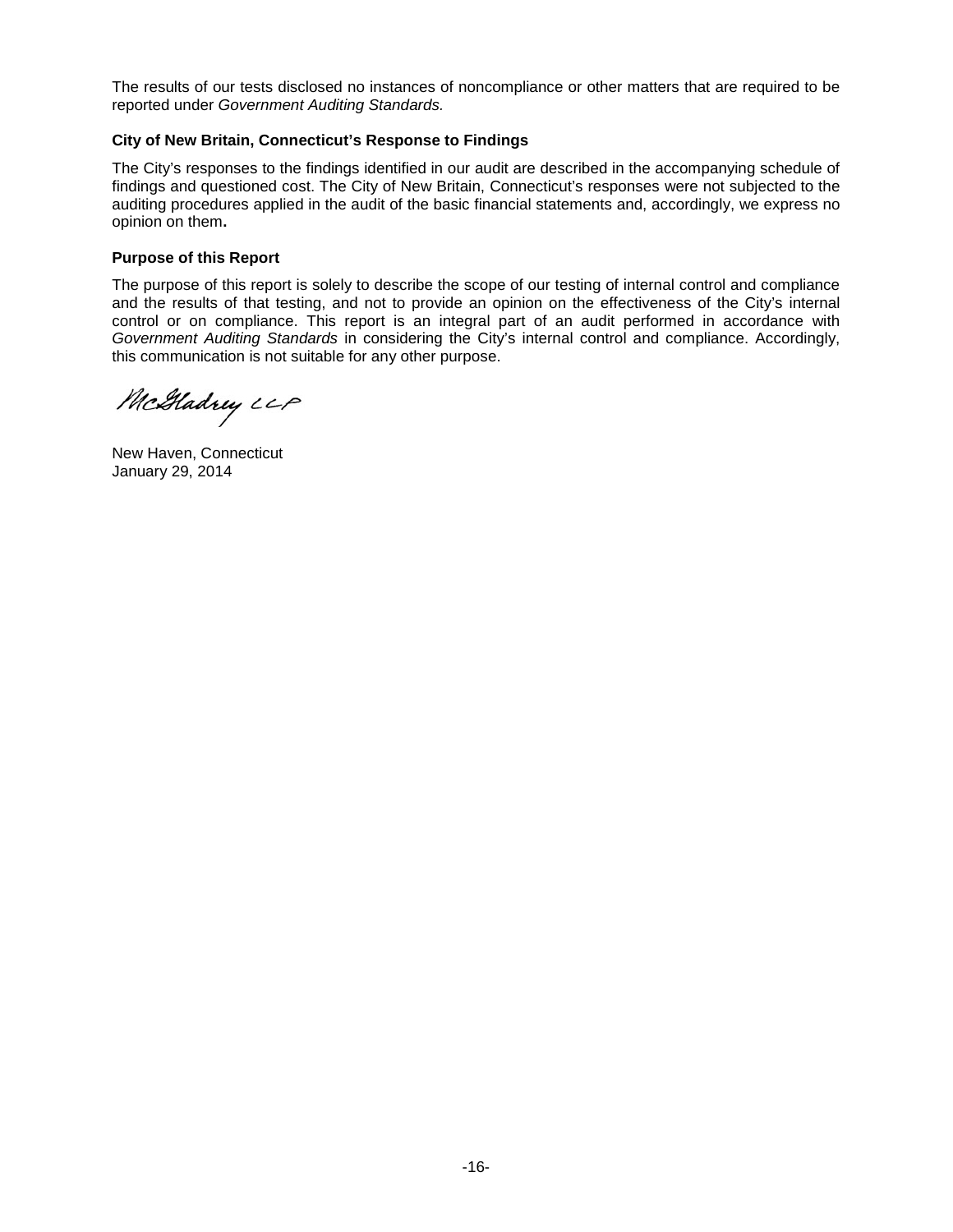

# **REPORT ON COMPLIANCE FOR EACH MAJOR STATE PROGRAM; REPORT ON INTERNAL CONTROL OVER COMPLIANCE; AND REPORT ON SCHEDULE OF EXPENDITURES OF STATE FINANCIAL ASSISTANCE REQUIRED BY THE STATE SINGLE AUDIT ACT**

# **INDEPENDENT AUDITOR'S REPORT**

To the Honorable Mayor and Member of the Common Council of the City of New Britain City of New Britain, Connecticut

### **Report on Compliance for Each Major State Program**

We have audited the City of New Britain, Connecticut's (the "City") compliance with the types of compliance requirements described in the Office of Policy and Management's *Compliance Supplement* that could have a direct and material effect on each of the City's major state programs for the year ended June 30, 2013. The City's major state programs are identified in the summary of auditor's results section of the accompanying schedule of findings and questioned costs.

# **Management's Responsibility**

Management is responsible for compliance with the requirements of laws, regulations, contracts, and grants applicable to its state programs.

#### **Auditor's Responsibility**

Our responsibility is to express an opinion on compliance for each of the City's major state programs based on our audit of the types of compliance requirements referred to above. We conducted our audit of compliance in accordance with auditing standards generally accepted in the United States of America; the standards applicable to financial audits contained in *Government Auditing Standards*, issued by the Comptroller General of the United States; and the State Single Audit Act (C.G.S. Sections 4-230 to 4-236). Those standards and the State Single Audit Act require that we plan and perform the audit to obtain reasonable assurance about whether noncompliance with the types of compliance requirements referred to above that could have a direct and material effect on a major state program occurred. An audit includes examining, on a test basis, evidence about the City's compliance with those requirements and performing such other procedures as we considered necessary in the circumstances.

We believe that our audit provides a reasonable basis for our opinion on compliance for each major state program. However, our audit does not provide a legal determination of the City's compliance.

#### **Opinion on Each Major State Program**

In our opinion, the City complied, in all material respects, with the types of compliance requirements referred to above that could have a direct and material effect on each of its major state programs for the year ended June 30, 2013.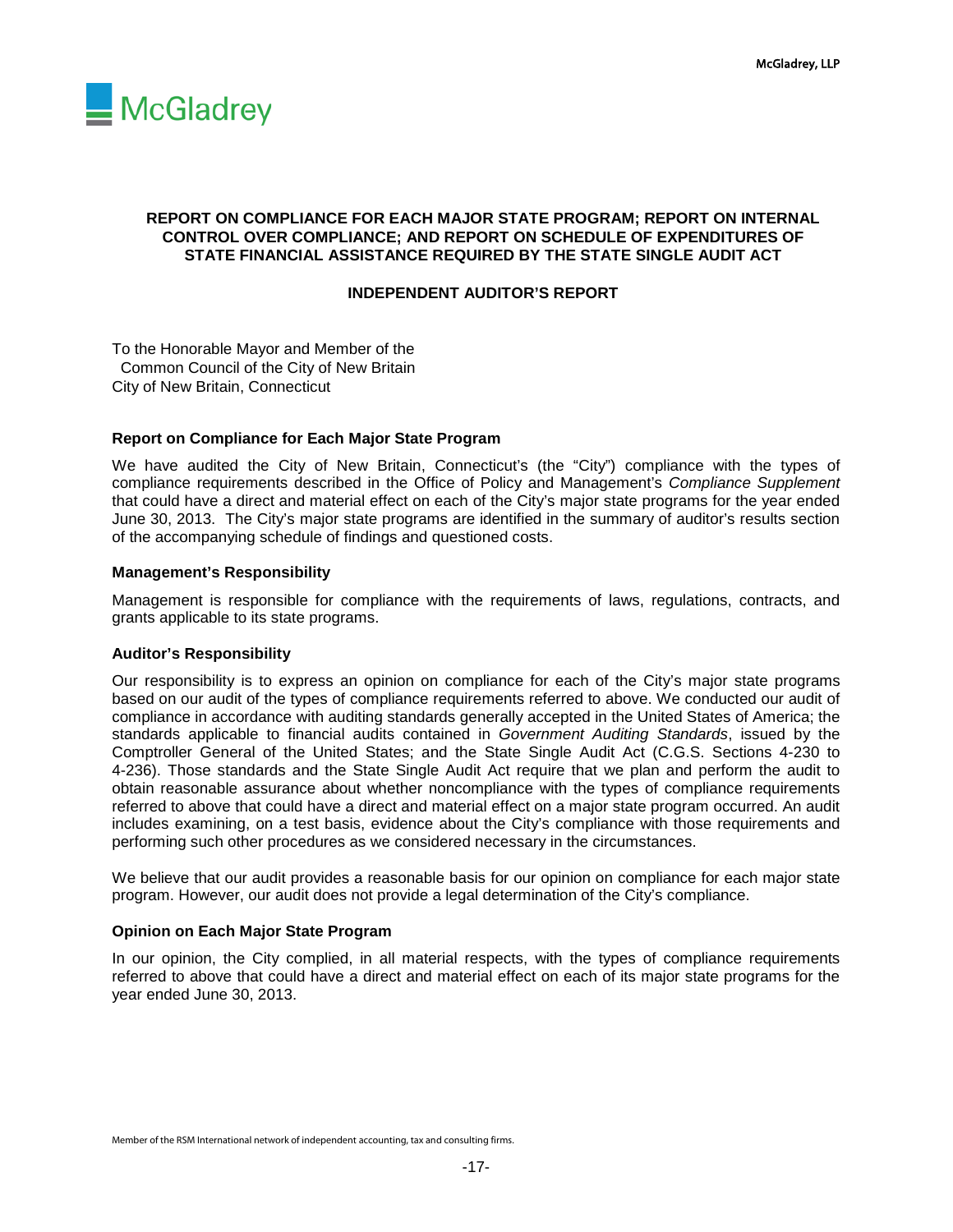#### **Report on Internal Control over Compliance**

Management of the City is responsible for establishing and maintaining effective internal control over compliance with the types of compliance requirements referred to above. In planning and performing our audit of compliance, we considered the City's internal control over compliance with the types of requirements that could have a direct and material effect on each major state program to determine the auditing procedures that are appropriate in the circumstances for the purpose of expressing an opinion on compliance for each major state program and to test and report on internal control over compliance in accordance with the State Single Audit Act, but not for the purpose of expressing an opinion on the effectiveness of internal control over compliance. Accordingly, we do not express an opinion on the effectiveness of the City's internal control over compliance.

A *deficiency in internal control over compliance* exists when the design or operation of a control over compliance does not allow management or employees, in the normal course of performing their assigned functions, to prevent, or detect and correct, noncompliance with a type of compliance requirement of a state program on a timely basis. A *material weakness in internal control over compliance* is a deficiency, or combination of deficiencies, in internal control over compliance, such that there is a reasonable possibility that material noncompliance with a type of compliance requirement of a state program will not be prevented, or detected and corrected, on a timely basis. A *significant deficiency in internal control over compliance* is a deficiency, or a combination of deficiencies, in internal control over compliance with a type of compliance requirement of a state program that is less severe than a material weakness in internal control over compliance, yet important enough to merit attention by those charged with governance.

Our consideration of internal control over compliance was for the limited purpose described in the first paragraph of this section and was not designed to identify all deficiencies in internal control over compliance that might be material weaknesses or significant deficiencies. We did not identify any deficiencies in internal control over compliance that we consider to be material weaknesses. However, material weaknesses may exist that have not been identified.

The purpose of this report on internal control over compliance is solely to describe the scope of our testing of internal control over compliance and the results of that testing based on the requirements of the State Single Audit Act. Accordingly, this report is not suitable for any other purpose.

#### **Report on Schedule of Expenditures of State Financial Assistance Required by the State Single Audit Act**

We have audited the financial statements of the governmental activities, the business-type activities, each major fund and the aggregate remaining fund information of the City of New Britain, Connecticut, as of and for the year ended June 30, 2013, and the related notes to the financial statements, which collectively comprise the City of New Britain, Connecticut's basic financial statements. We issued our report thereon dated January 29, 2014, which contained unmodified opinions on those financial statements. Our audit was conducted for the purpose of forming opinions on the financial statements that collectively comprise the basic financial statements. The accompanying schedule of expenditures of state financial assistance is presented for purposes of additional analysis as required by the State Single Audit Act and is not a required part of the basic financial statements. Such information is the responsibility of management and was derived from and relates directly to the underlying accounting and other records used to prepare the basic financial statements. The information has been subjected to the auditing procedures applied in the audit of the financial statements and certain additional procedures, including comparing and reconciling such information directly to the underlying accounting and other records used to prepare the basic financial statements or to the basic financial statements themselves, and other additional procedures in accordance with auditing standards generally accepted in the United States of America. In our opinion, the schedule of expenditures of state financial assistance is fairly stated in all material respects in relation to the basic financial statements as a whole.

McHadrey LLP

New Haven, Connecticut January 29, 2014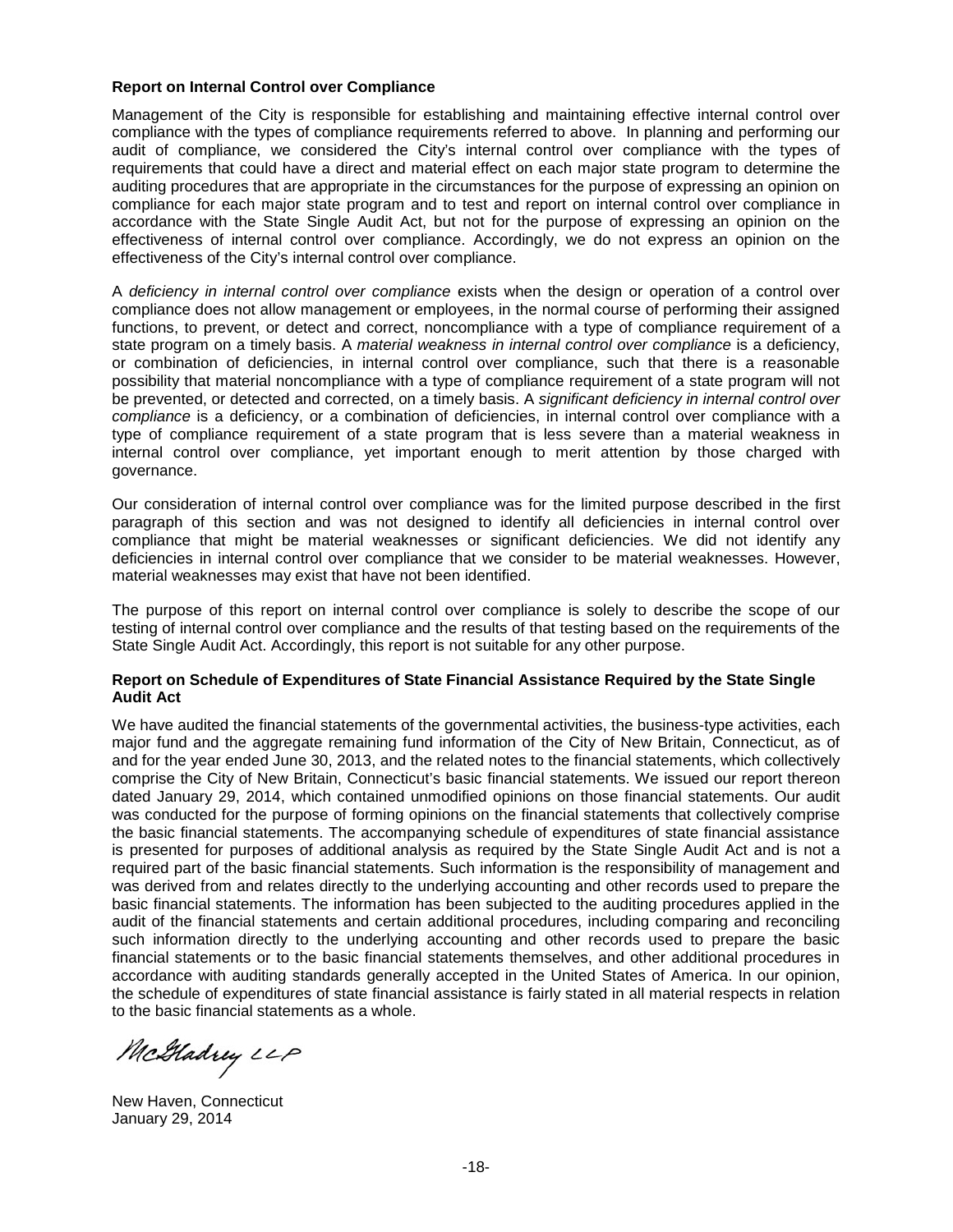#### **SCHEDULE OF EXPENDITURES OF STATE FINANCIAL ASSISTANCE For the Year Ended June 30, 2013**

| <b>State Grantor Pass-Through</b>                                                                      | <b>State Grant Program</b>                   |                         |
|--------------------------------------------------------------------------------------------------------|----------------------------------------------|-------------------------|
| <b>Grantor Program Title</b>                                                                           | <b>Core-CT Number</b>                        | <b>Expenditures</b>     |
|                                                                                                        |                                              |                         |
| <b>BOARD OF EDUCATION AND SERVICES FOR THE BLIND</b><br>Education Aid Blind/Visually Impaired Children |                                              |                         |
|                                                                                                        | 11000-ESB65020-12060                         | \$<br>66,220            |
| DEPARTMENT OF ECONOMIC AND COMMUNITY DEVELOPMENT                                                       |                                              |                         |
| Tax Abatement Program                                                                                  | 11000-ECD46400-17008-038                     | 32,945                  |
| <b>New Britain Arts Alliance</b>                                                                       | 11000-ECD46820-12413                         | 71,956                  |
| Payment in Lieu of Taxes (PILOT)                                                                       | 11000-ECD46400-17012-039                     | 127,827                 |
| <b>Total Department of Economic and Community</b>                                                      |                                              |                         |
| Development                                                                                            |                                              | 232,728                 |
| <b>DEPARTMENT OF EDUCATION</b>                                                                         |                                              |                         |
| School Readiness and Child Care in Priority School Districts                                           | 11000-SDE64370-17043-82056                   | 4,210,810               |
| <b>Family Resource Centers</b>                                                                         | 11000-SDE64000-16110                         | 315,630                 |
| Youth Services Bureau - Enhancement                                                                    | 11000-SDE84000-16201                         | 7,382                   |
| <b>Adult Education</b>                                                                                 | 11000-SDE64000-17030                         | 627,044                 |
| <b>Health Services</b>                                                                                 | 11000-SDE64000-17034                         | 70,343                  |
| <b>Bilingual Education</b>                                                                             | 11000-SDE64000-17042                         | 138,458                 |
| <b>Priority School Districts</b>                                                                       | 11000-SDE64370-17043-82052                   | 2,258,896               |
| Extended School Hours Program Grant                                                                    | 11000-SDE64370-17043-82054                   | 208,933                 |
| Summer School Accountability Grant                                                                     | 11000-SDE64370-17043-82055                   | 242,512                 |
| School Readiness Quality Enhancement                                                                   | 11000-SDE64370-17097                         | 53,271                  |
| Interdistrict Cooperative Grant                                                                        | 11000-SDE64000-17045                         | 11,197                  |
| <b>School Breakfast</b>                                                                                | 11000-SDE64000-17046                         | 72,124                  |
| Youth Services Bureau - Enhancement                                                                    | 11000-SDE64000-17052                         | 72,840                  |
|                                                                                                        |                                              |                         |
| <b>Magnet Schools</b>                                                                                  | 11000-SDE64000-17057                         | 2,000<br>111,689        |
| After School Program                                                                                   | 11000-SDE64000-17084                         |                         |
| Parent Academy<br><b>Health Foods Iniative</b>                                                         | 11000-SDE64370-12545<br>11000-SDE64370-16212 | 79,167                  |
| <b>Child Nutrition State Match</b>                                                                     | 11000-SDE64370-16211                         | 128,888                 |
|                                                                                                        |                                              | 59,331                  |
| <b>ECS-Alliance District Funding</b>                                                                   | 11000-SDE64000-17041-82164                   | 2,011,231<br>10,681,746 |
| <b>Total Department of Education</b>                                                                   |                                              |                         |
| <b>CONNECTICUT STATE LIBRARY</b>                                                                       |                                              |                         |
| <b>Grants to Public Libraries</b>                                                                      | 11000-CSL66051-17003                         | 1,298                   |
| <b>ConnectiCard Payments</b>                                                                           | 11000-CSL66051-17010                         | 5,148                   |
| <b>Historic Documents Preservation Grants</b>                                                          | 12060-CSL66094-35150                         | 6,500                   |
| <b>Total Connecticut State Library</b>                                                                 |                                              | 12,946                  |
| <b>OFFICE OF POLICY AND MANAGEMENT</b>                                                                 |                                              |                         |
| Reimbursement of Property Taxes - Disability Exemption                                                 | 11000-OPM20600-17011                         | 8,959                   |
| Payment in Lieu of Taxes (PILOT) on Exempt Property of                                                 |                                              |                         |
| Manufacturing Facilities in Distressed Municipalities                                                  | 11000-OPM20600-17016                         | 157,967                 |
| Property Tax Relief for Elderly and Totally Disabled Homeowners                                        | 11000-OPM20600-17018                         | 413,275                 |
|                                                                                                        |                                              | (Continued)             |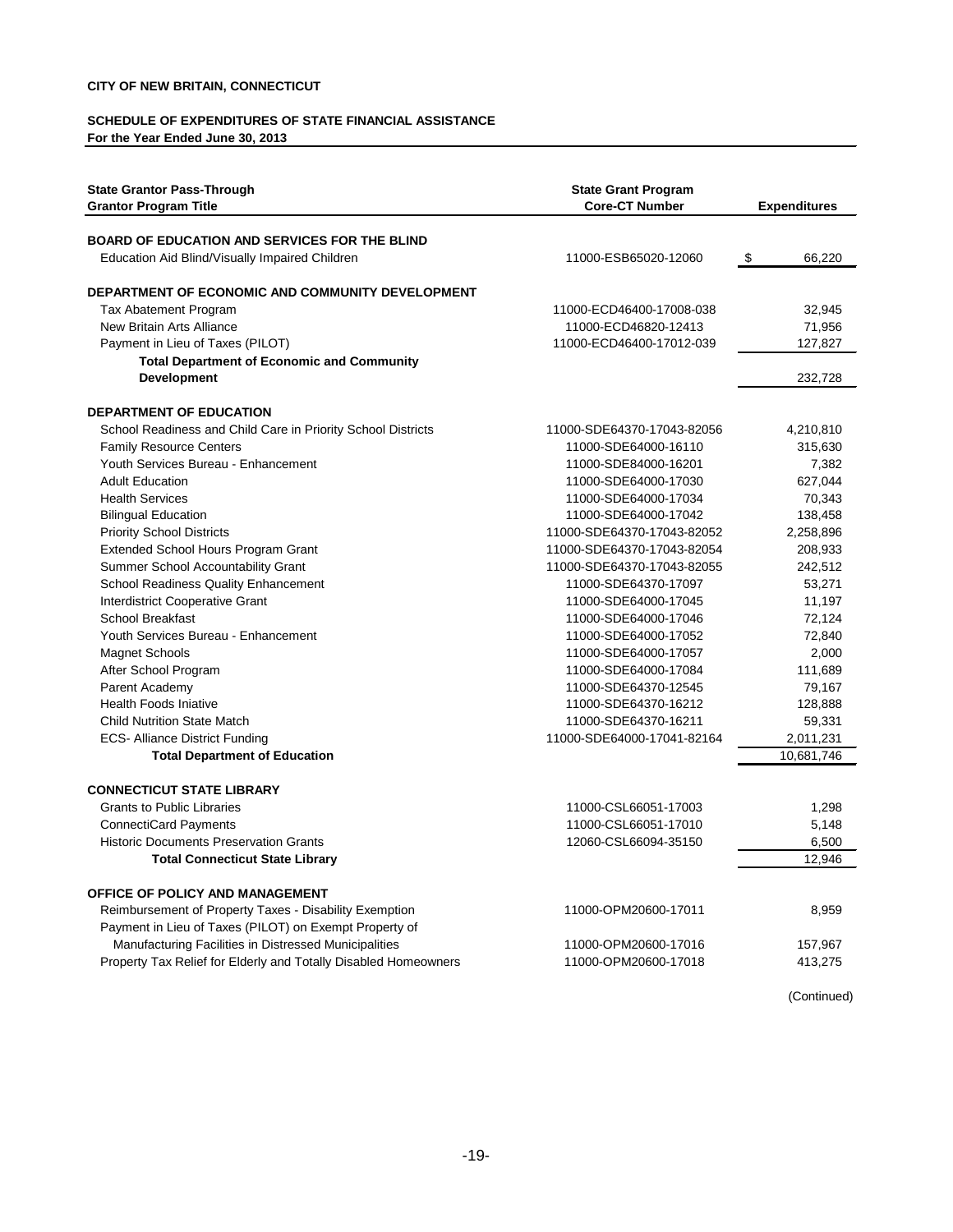#### **SCHEDULE OF EXPENDITURES OF STATE FINANCIAL ASSISTANCE, Continued For the Year Ended June 30, 2013**

| <b>State Grantor Pass-Through</b><br><b>Grantor Program Title</b> | <b>State Grant Program</b><br><b>Core-CT Number</b> | <b>Expenditures</b> |
|-------------------------------------------------------------------|-----------------------------------------------------|---------------------|
|                                                                   |                                                     |                     |
| OFFICE OF POLICY AND MANAGEMENT, Continued                        |                                                     |                     |
| Property Tax Relief for Elderly Homeowners-Freeze Program         | 11000-OPM20600-17021                                | 6,000               |
| Property Tax Relief for Veterans                                  | 11000-OPM20600-17024                                | 24,265              |
| Payment in Lieu of Taxes (PILOT) on State-Owned Property          | 11000-OPM20600-17004                                | 3,067,040           |
| Payment in Lieu of Taxes (PILOT) on Private Colleges and          |                                                     |                     |
| <b>General Hospitals</b>                                          | 11000-OPM20600-17006                                | 2,321,622           |
| Local Capital Improvement Program                                 | 12050-OPM20600-40254                                | 1,442,900           |
| <b>Total Office of Policy and Management</b>                      |                                                     | 7,442,028           |
| DEPARTMENT OF PUBLIC HEALTH                                       |                                                     |                     |
| <b>Tuberculosis Controls and Prevention</b>                       | 11000-DPH48500-16112                                | 14,637              |
| <b>Lead Poisoning Prevention</b>                                  | 11000-DPH48500-12126                                | 52,280              |
| Local and District Departments of Health                          | 11000-DPH48500-17009                                | 86,439              |
| Sexually Transmitted Disease Control                              | 11000-DPH48500-17013                                | 13,157              |
| School Based Health Center                                        | 11000-DPH48500-17019                                | 268,906             |
| <b>Total Department of Public Health</b>                          |                                                     | 435,419             |
| DEPARTMENT OF PUBLIC SAFETY                                       |                                                     |                     |
| <b>Telecommunications Fund</b>                                    | 12060-DPS32741-35190                                |                     |
| State Assets Forfeiture Revolving Fund                            | 12060-DPS32155-35142                                | 163,180<br>21,866   |
|                                                                   |                                                     |                     |
| <b>Total Department of Public Safety</b>                          |                                                     | 185,046             |
| DEPARTMENT OF REVENUE SERVICES,                                   |                                                     |                     |
| <b>DIVISION OF SPECIAL REVENUE</b>                                |                                                     |                     |
| Payments to Municipalities                                        | 34004-DSR18307-40001                                | 224,764             |
| <b>DEPARTMENT OF TRANSPORTATION</b>                               |                                                     |                     |
| Town Aid Road Grants                                              | 12001-DOT57000-17036                                | 386,549             |
| <b>Bus Operations</b>                                             | 12001-DOT57931-12175                                | 36,650              |
| <b>Total Department of Transportation</b>                         |                                                     | 423,199             |
|                                                                   |                                                     |                     |
| <b>DEPARTMENT OF PUBLIC WORKS</b>                                 |                                                     |                     |
| Rents and Moving                                                  | 11000-DPW27350-12179                                | 140,123             |
| <b>DEPARTMENT OF ENERGY &amp; ENVIRONMENTAL PROTECTION</b>        |                                                     |                     |
| Clean Water Fund                                                  | 21015-DEP43000-42318                                | 686,179             |
|                                                                   |                                                     |                     |
|                                                                   |                                                     |                     |
| <b>Total State Financial Assistance</b>                           |                                                     |                     |
| <b>Before Exempt Programs</b>                                     |                                                     | 20,530,398          |
|                                                                   |                                                     |                     |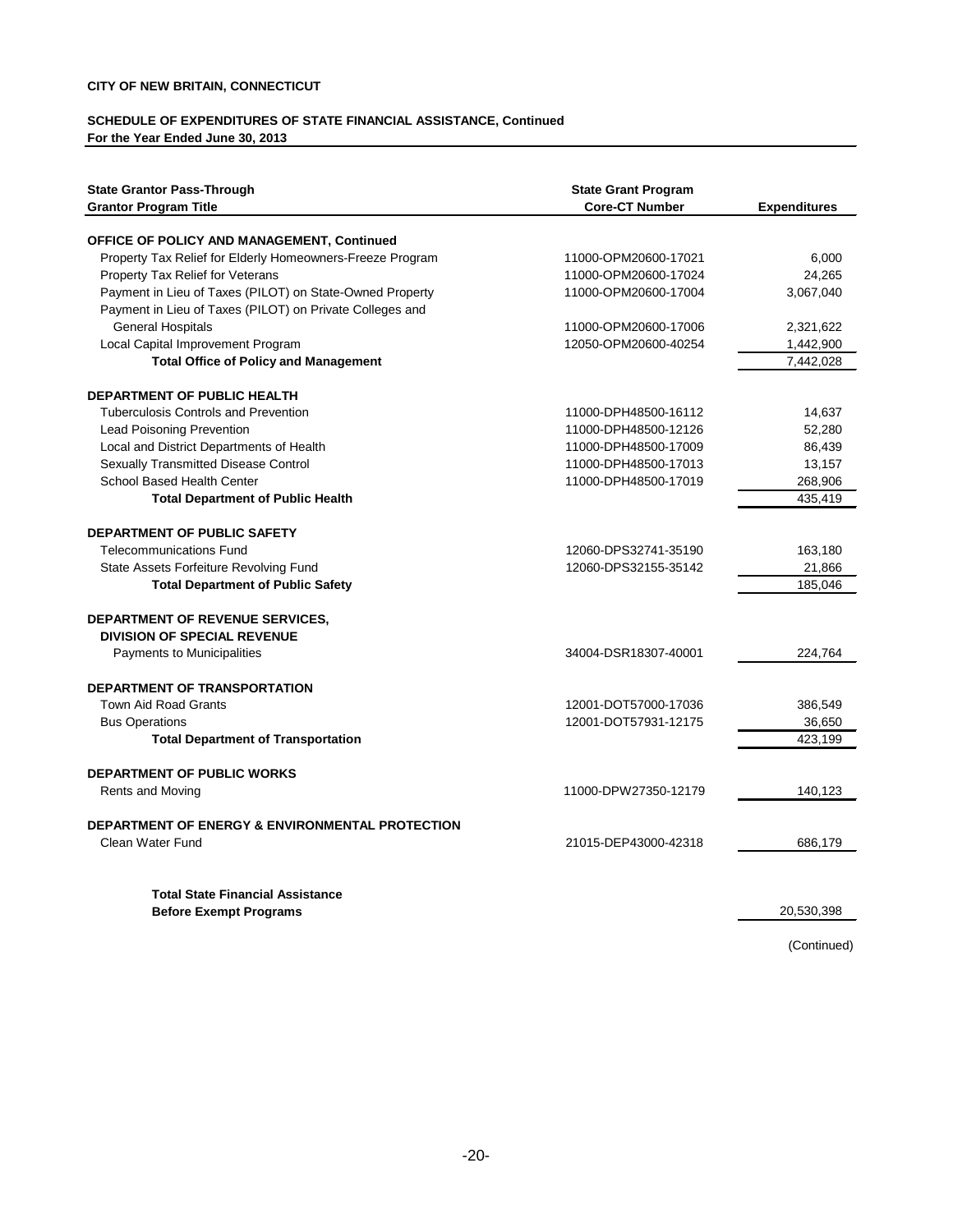#### **SCHEDULE OF EXPENDITURES OF STATE FINANCIAL ASSISTANCE, Continued For the Year Ended June 30, 2013**

| <b>State Grantor Pass-Through</b>            | <b>State Grant Program</b> |                     |  |  |
|----------------------------------------------|----------------------------|---------------------|--|--|
| <b>Grantor Program Title</b>                 | <b>Core-CT Number</b>      | <b>Expenditures</b> |  |  |
| <b>EXEMPT PRGRAMS</b>                        |                            |                     |  |  |
| OFFICE OF POLICY AND MANAGEMENT              |                            |                     |  |  |
| Municipal Revenue Sharing                    | 12060-OPM20600-35458       | 2,729,000           |  |  |
| <b>Municipal Video Competition</b>           | 12060-OPM20600-35362       | 31,585              |  |  |
| Mashantucket Pequot/Mohegan Fund             | 12009-OPM20600-17005       | 2,288,372           |  |  |
| <b>Total Office of the State Comptroller</b> |                            | 5,048,957           |  |  |
| <b>DEPARTMENT OF EDUCATION</b>               |                            |                     |  |  |
| Public School Transportation                 | 11000-SDE64000-17027       | 1,270,139           |  |  |
| <b>Educational Cost Sharing</b>              | 11000-SDE64000-17041       | 72,457,614          |  |  |
| Excess Costs Student Based and Equity        | 11000-SDE64000-17047       | 4,532,211           |  |  |
| Nonpublic School Transportation              | 11000-SDE64000-17049       | 174,848             |  |  |
| <b>Total Department of Education</b>         |                            | 78,434,812          |  |  |
| <b>DEPARTMENT OF PUBLIC WORKS</b>            |                            |                     |  |  |
| <b>School Construction Grants</b>            | 13009-DPW64000-40896       | 96.893              |  |  |
| <b>School Construction Grants</b>            | 13010-DPW64000-40901       | 4,676,222           |  |  |
| <b>Total Department of Public Works</b>      |                            | 4,773,115           |  |  |
| <b>Total Exempt Programs</b>                 |                            | 88,256,884          |  |  |
| <b>Total State Financial Assistance</b>      |                            | 108,787,282         |  |  |

See Notes to Schedule.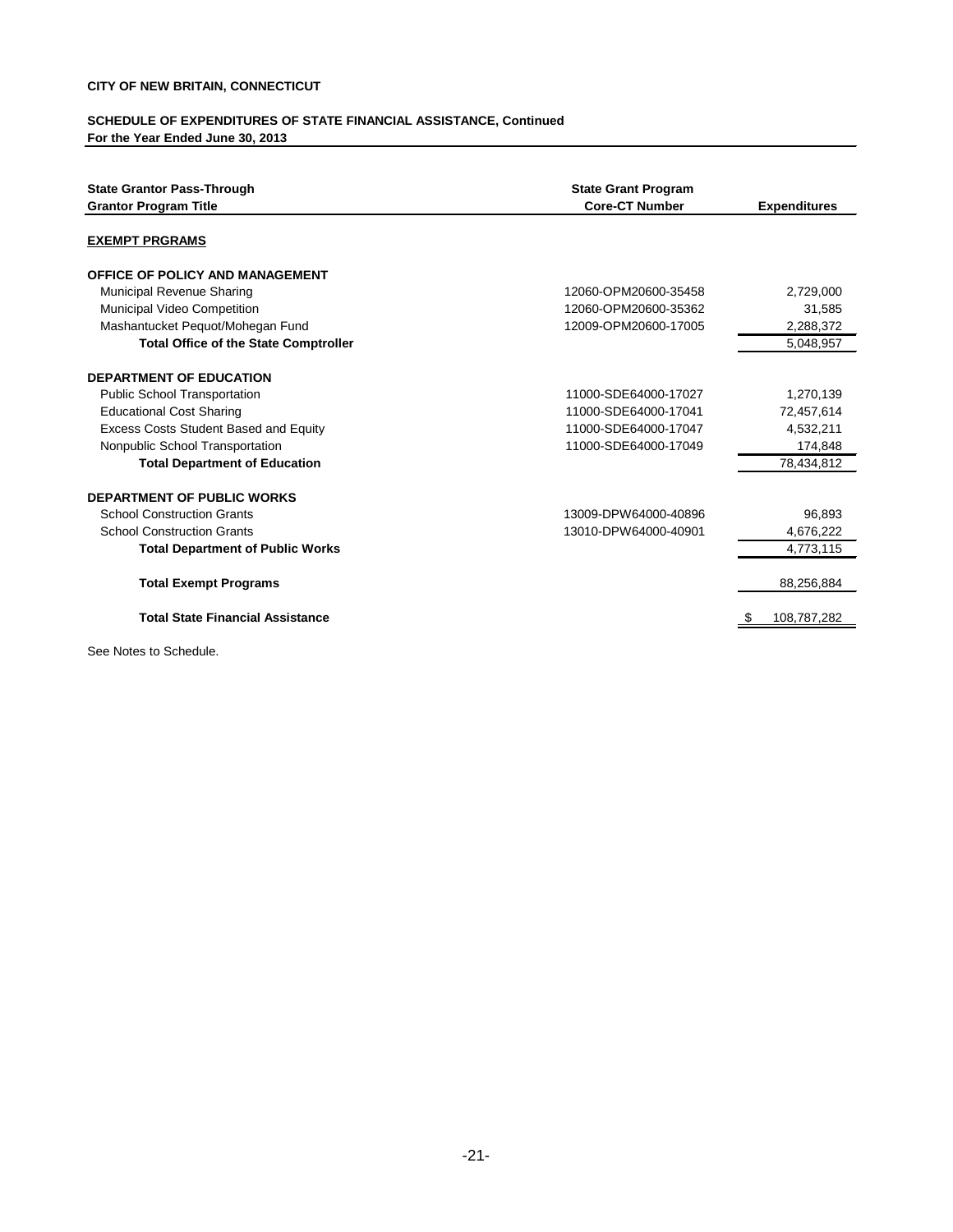# **NOTES TO SCHEDULE OF EXPENDITURES OF STATE FINANCIAL ASSISTANCE For the Year Ended June 30, 2013**

The accompanying schedule of expenditures of state financial assistance includes state grant activity of the City of New Britain, Connecticut under programs of the State of Connecticut for the fiscal year ended June 30, 2013. Various departments and agencies of the State of Connecticut have provided financial assistance through grants and other authorizations in accordance with the General Statutes of the State of Connecticut. The financial assistance programs fund several programs including education, public works, social services, property tax relief and public safety.

#### **Note 1. Summary of Significant Accounting Policies**

The accounting policies of the City of New Britain, Connecticut conform to accounting principles generally accepted in the United States of America.

The information in the Schedule of Expenditures of State Financial Assistance is presented based upon regulations established by the State of Connecticut, Office of Policy and Management.

#### *Basis of Accounting*

The expenditures reported on the Schedule of Expenditures of State Financial Assistance are reported on the modified accrual basis of accounting for governmental funds and the accrual basis of accounting for proprietary funds. In accordance with Section 4-236-22 of the Regulations to the State Single Audit Act, certain grants are not dependent on expenditure activity, and accordingly, are considered to be expended in the fiscal year of receipt. These grant program receipts are reflected in the expenditures column of the Schedule of Expenditures of State Financial Assistance.

#### **Note 2. Loan Programs**

In accordance with Section 4-236-23(a)(4)(F) of the Regulations to the State Single Audit Act, the notes to the schedule of expenditures of state financial assistance shall include loans and loan activities. The following is a summary of the various loan program activity for the year ended June 30, 2013:

#### *Department of Environmental Protection:*

| Issue<br>Date | Interest<br>Rate | Original<br>Amount | <b>Beginning</b><br>Balance | Issued  | Retired       |   | Balance<br>Ending |
|---------------|------------------|--------------------|-----------------------------|---------|---------------|---|-------------------|
|               |                  |                    |                             |         |               |   |                   |
| 11/30/01      | 2.43%            | 12.682.987         | 5.971.573<br>S              | \$<br>۰ | \$<br>634.149 | S | 5.337.424         |
| 01/31/04      | 2.00%            | 2.317.896          | 1.226.553                   | -       | 115.895       |   | 1,110,658         |
| 10/01/04      | 2.77%            | 24.000.000         | 13.600.000                  | ۰       | 1.100.000     |   | 12.500.000        |
| 05/30/05      | 2.00%            | 2.695.516          | 1,606,078                   | -       | 134.776       |   | 1,471,302         |
| 01/31/08      | 2.00%            | 1,173,344          | 914.231                     | -       | 58.667        |   | 855.564           |

#### **Clean Water Funds:**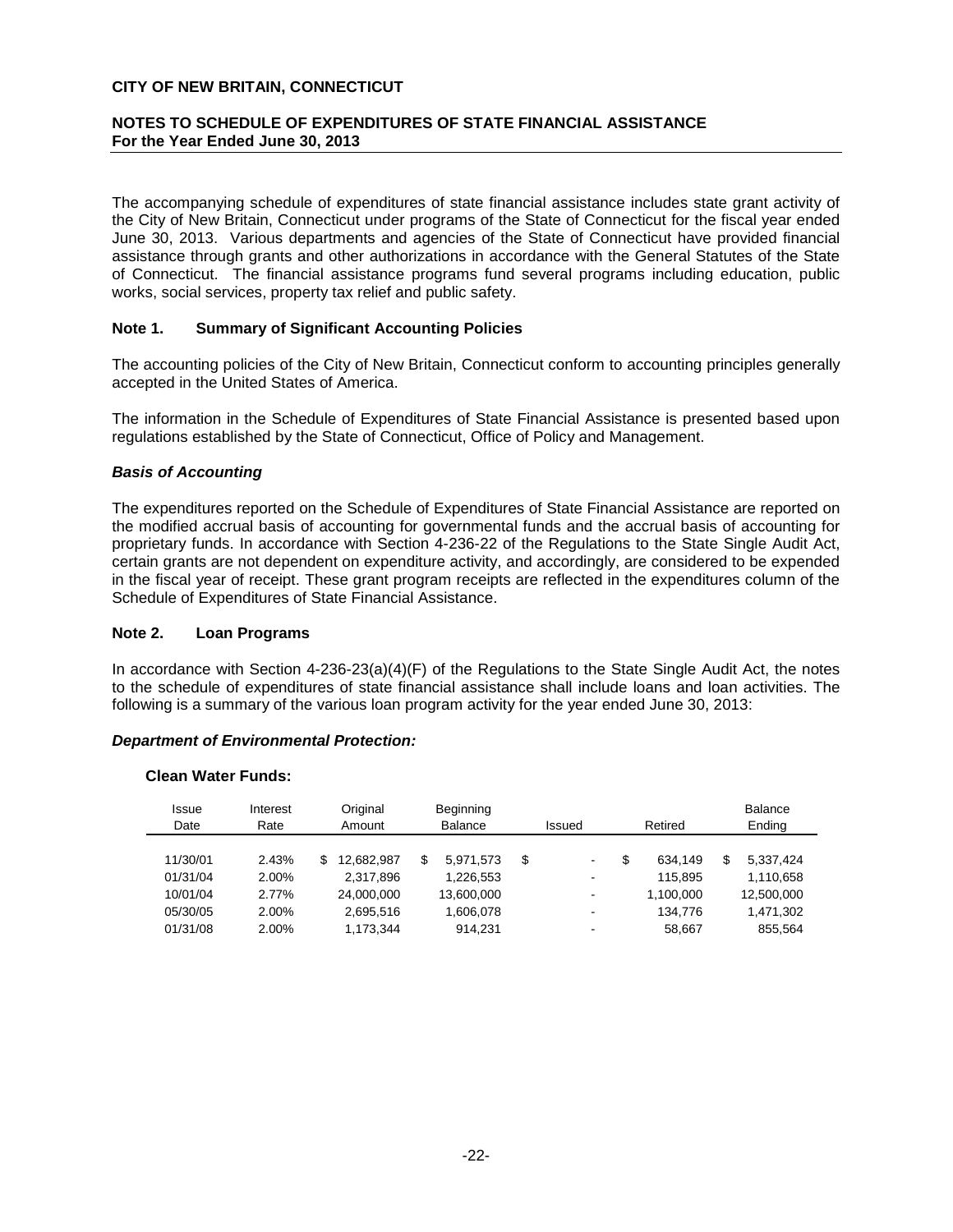#### **SCHEDULE OF STATE SINGLE AUDIT COMPLIANCE FINDINGS AND QUESTIONED COSTS For the Year Ended June 30, 2013**

# **I. SUMMARY OF INDEPENDENT AUDITOR'S AUDIT RESULTS**

#### **Financial Statements**

Type of auditor's report issued: unmodified.

Internal control over financial reporting:

| Material weakness(es) identified?              | Yes | Nο            |
|------------------------------------------------|-----|---------------|
| • Significant deficiency(ies) identified?      | Yes | None reported |
| Noncompliance material to financial statements |     |               |
| noted?                                         | Yes | X No          |
|                                                |     |               |

#### **State Financial Assistance**

Internal control over major programs:

| Material weakness(es) identified?         | Yes l | - X - No |                 |
|-------------------------------------------|-------|----------|-----------------|
| • Significant deficiency(ies) identified? | Yes   |          | X None reported |

Type of auditor's report issued on compliance for major programs: unmodified.

Any audit findings disclosed that are required to be reported in accordance with Section 4-236-24 of the Regulations to the State Single Audit Act? The Manus Yes Xindows Xindows Xindows Xindows Xindows Xindows Xindows Xindows Xindows Xindows Xindows Xindows Xindows Xindows Xindows Xindows Xindows Xindows Xindows Xindows Xindo

The following schedule reflects the major programs included in the State Single Audit.

|                                                        | State Core -               |    |              |  |
|--------------------------------------------------------|----------------------------|----|--------------|--|
| State Grantor and Program                              | <b>CT Number</b>           |    | Expenditures |  |
| <b>Office of Policy Management:</b>                    |                            |    |              |  |
| Payment in Lieu of Taxes (PILOT) on                    |                            |    |              |  |
| <b>State-Owned Property</b>                            | 11000-OPM15190-17004       | \$ | 3,067,040    |  |
| Payment in Lieu of Taxes (PILOT) on                    |                            |    |              |  |
| <b>Private Colleges and General Hospitals</b>          | 11000-OPM15190-17006       |    | 2,321,622    |  |
| Payment in Lieu of Taxes (PILOT) on Exempt Property of |                            |    |              |  |
| Manufacturing Facilities in Distressed Municipalities  | 11000-OPM20600-17016       |    | 157,967      |  |
| <b>Department of Public Safety:</b>                    |                            |    |              |  |
| <b>Telecommunications Fund</b>                         | 12060-DPS32741-35190       |    | 163,180      |  |
| State Assets Forfeiture Revolving Fund                 | 12060-DPS32155-35142       |    | 21,866       |  |
| <b>Department of Education:</b>                        |                            |    |              |  |
| <b>Priority School Districts</b>                       | 11000-SDE64370-17043-82052 |    | 2,258,896    |  |
| <b>ECS-Alliance District Funding</b>                   | 11000-SDE64000-17041-82164 |    | 2,011,231    |  |
| <b>Bilingual Education</b>                             | 11000-SDE64000-17042       |    | 138,458      |  |
| <b>Family Resource Centers</b>                         | 11000-SDE64000-16110       |    | 315,630      |  |
| Summer School Accountability Grant                     | 11000-SDE64370-17043-82055 |    | 242,512      |  |
| Extended School Hours Program Grant                    | 11000-SDE64370-17043-82054 |    | 208,933      |  |
| Health Foods Injative                                  | 11000-SDE64370-16212       |    | 128,888      |  |

# • Dollar threshold used to distinguish between Type A and Type B Programs  $$410,608$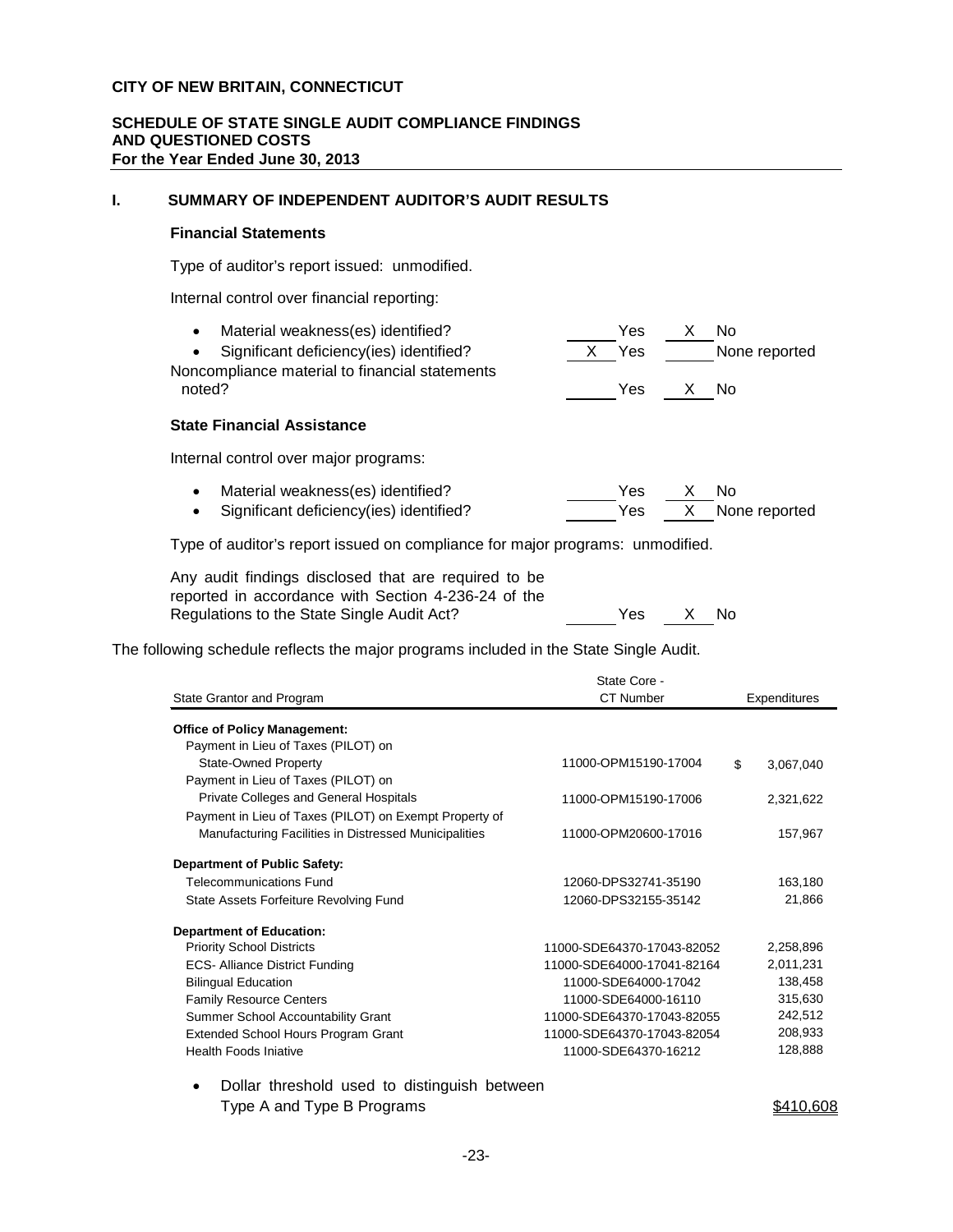# **SCHEDULE OF STATE SINGLE AUDIT COMPLIANCE FINDINGS AND QUESTIONED COSTS, Continued For the Year Ended June 30, 2013**

# **II. FINANCIAL STATEMENT FINDINGS**

- We issued reports, dated January 29, 2014, on internal control over financial reporting and compliance and other matters based on an audit of the basic financial statements performed in accordance with the standards applicable to financial audits contained in "Government Auditing Standards."
- Our report on compliance indicated no reportable instances of non-compliance.
- Our report on internal control over financial reporting disclosed four matters that we consider to be significant deficiencies.

# **III. FINDINGS AND QUESTIONED COSTS FOR STATE FINANCIAL ASSISTANCE**

No matters were reported.